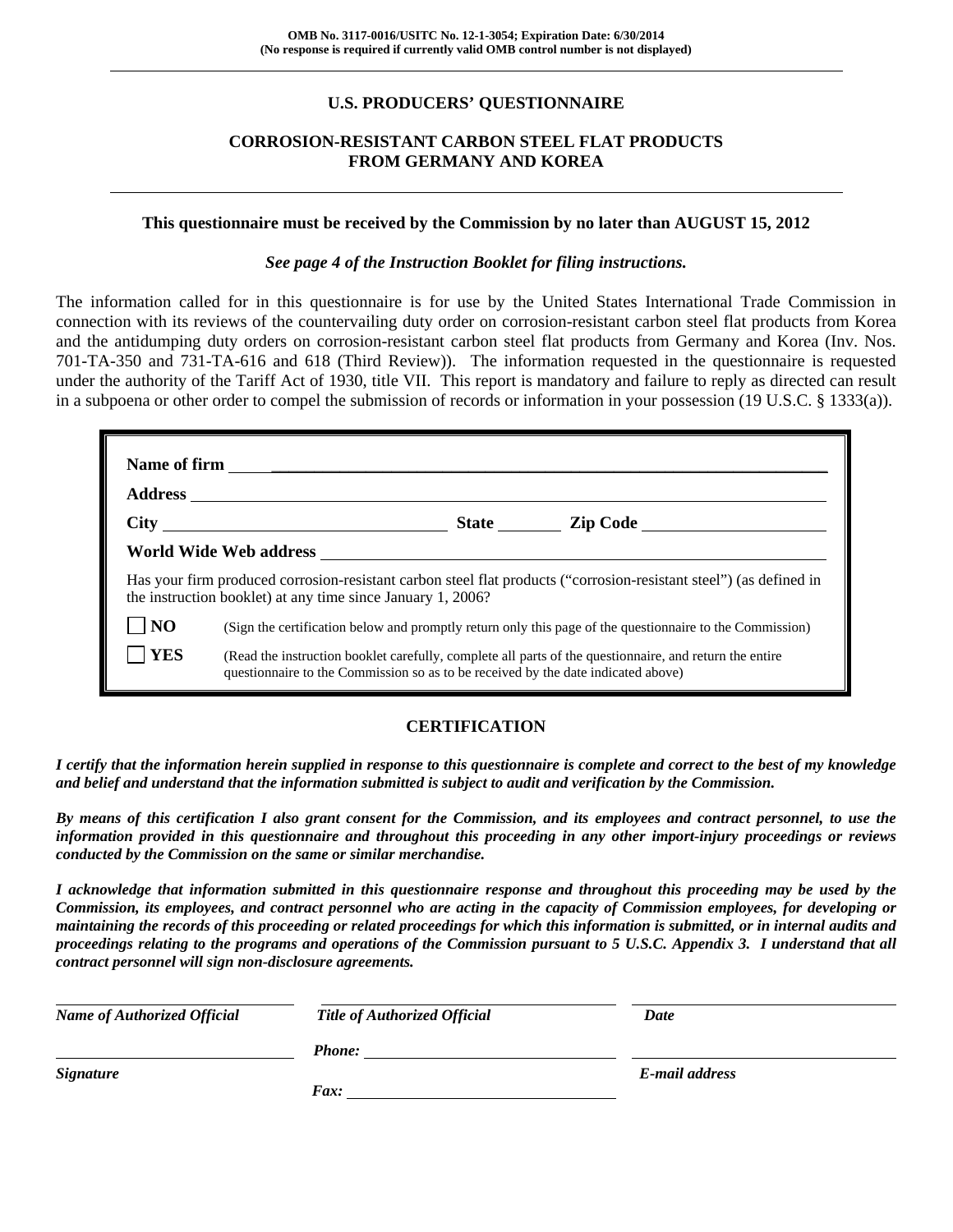#### **PART I.—GENERAL INFORMATION**

l

l

The questions in this questionnaire have been reviewed with market participants to ensure that issues of concern are adequately addressed and that data requests are sufficient, meaningful, and as limited as possible. Public reporting burden for this questionnaire is estimated to average 50 hours per response, including the time for reviewing instructions, searching existing data sources, gathering the data needed, and completing and reviewing the questionnaire. Send comments regarding the accuracy of this burden estimate or any other aspect of this collection of information, including suggestions for reducing the burden, to the Office of Investigations, U.S. International Trade Commission, 500 E Street, SW, Washington, DC 20436.

I-1a. **OMB statistics.--**Please report below the actual number of hours required and the cost to your firm of preparing the reply to this questionnaire and completing the form.

hours dollars

- I-1b. **OMB feedback.--**We are interested in any comments you may have for improving this questionnaire in general or the clarity of specific questions. Please attach such comments to your response or send them to the above address.
- I-2. **Establishments covered.--**Provide the name and address of establishment(s) covered by this questionnaire (see page 3 of the instruction booklet for reporting guidelines). If your firm is publicly traded, please specify the stock exchange and trading symbol.
- I-3. **Position regarding continuation of orders.--**Do you support or oppose continuation of the antidumping and countervailing duty orders currently in place for corrosion-resistant steel from the following countries?

| Germany | $\Box$ Support $\Box$ Oppose | Take no position                                     |
|---------|------------------------------|------------------------------------------------------|
| Korea   |                              | $\Box$ Support $\Box$ Oppose $\Box$ Take no position |
|         |                              |                                                      |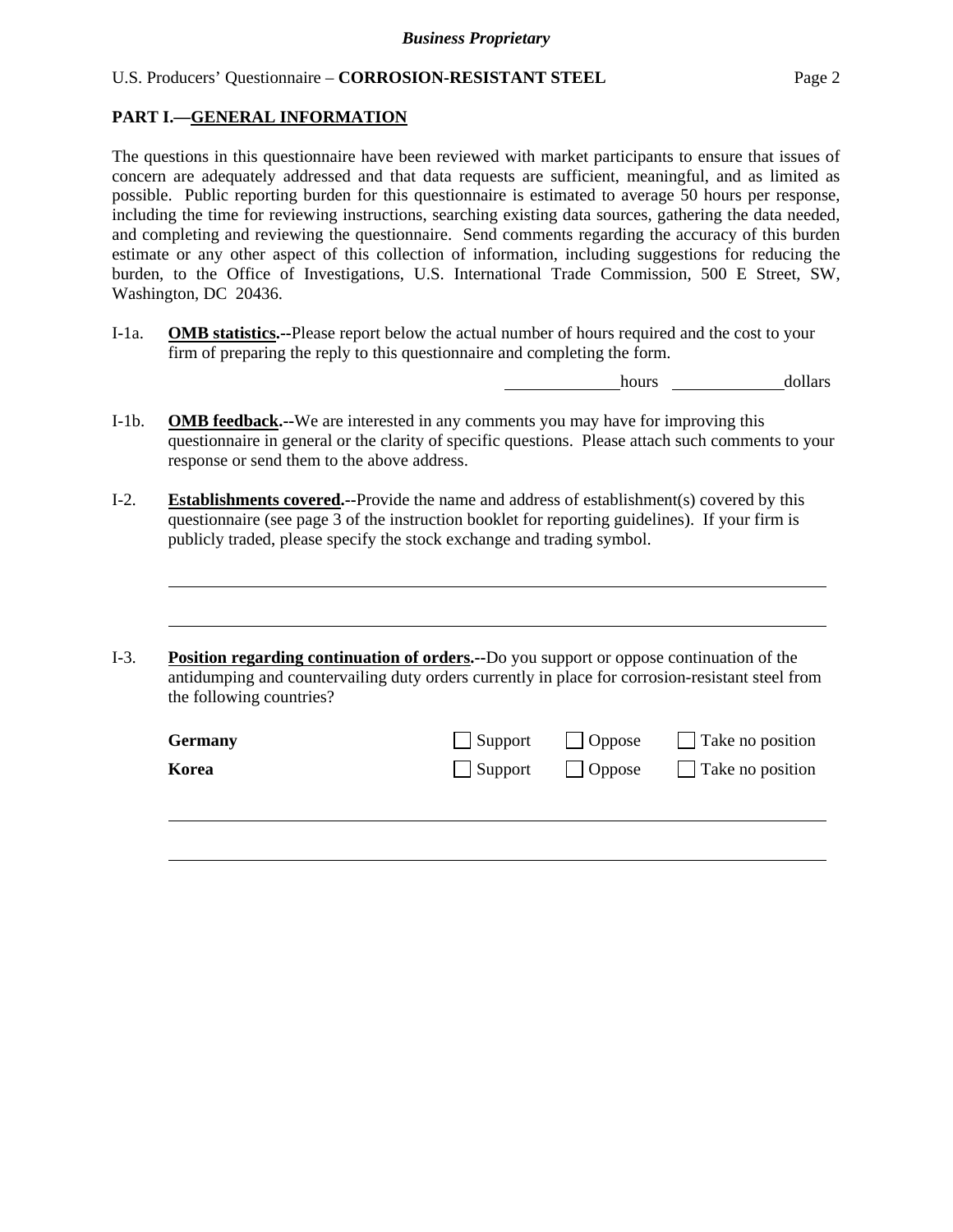|        |                                                                                    | U.S. Producers' Questionnaire - CORROSION-RESISTANT STEEL                                                                                                                                                                                                                                                                                                                     | Page 3              |
|--------|------------------------------------------------------------------------------------|-------------------------------------------------------------------------------------------------------------------------------------------------------------------------------------------------------------------------------------------------------------------------------------------------------------------------------------------------------------------------------|---------------------|
|        | PART I.--GENERAL INFORMATION--Continued                                            |                                                                                                                                                                                                                                                                                                                                                                               |                     |
| $I-4.$ |                                                                                    | <b>Ownership.</b> --Is your firm owned, in whole or in part, by any other firm?                                                                                                                                                                                                                                                                                               |                     |
|        | N <sub>o</sub>                                                                     | $\Box$ Yes--List the following information.                                                                                                                                                                                                                                                                                                                                   |                     |
|        | Firm name                                                                          | <b>Address</b>                                                                                                                                                                                                                                                                                                                                                                | Extent of ownership |
| $I-5.$ | Germany or Korea to the United States?<br>$\overline{\phantom{a}}$ No<br>Firm name | <b>Related SUBJECT importers/exporters.</b> --Does your firm have any related firms, either<br>domestic or foreign, that are engaged in importing corrosion-resistant steel from Germany or<br>Korea into the United States or that are engaged in exporting corrosion-resistant steel from<br>$\Box$ Yes--List the following information.<br>Address                         | Affiliation         |
|        |                                                                                    |                                                                                                                                                                                                                                                                                                                                                                               |                     |
| $I-6.$ |                                                                                    | Related NONSUBJECT importers/exporters.--Does your firm have any related firms, either<br>domestic or foreign, that are engaged in importing corrosion-resistant steel from countries other<br>than Germany and Korea into the United States or that are engaged in exporting corrosion-<br>resistant steel from countries other than Germany and Korea to the United States? |                     |
|        | N <sub>o</sub>                                                                     | Yes--List the following information.                                                                                                                                                                                                                                                                                                                                          |                     |
|        | Firm name and country                                                              | Address                                                                                                                                                                                                                                                                                                                                                                       | Affiliation         |
|        |                                                                                    |                                                                                                                                                                                                                                                                                                                                                                               |                     |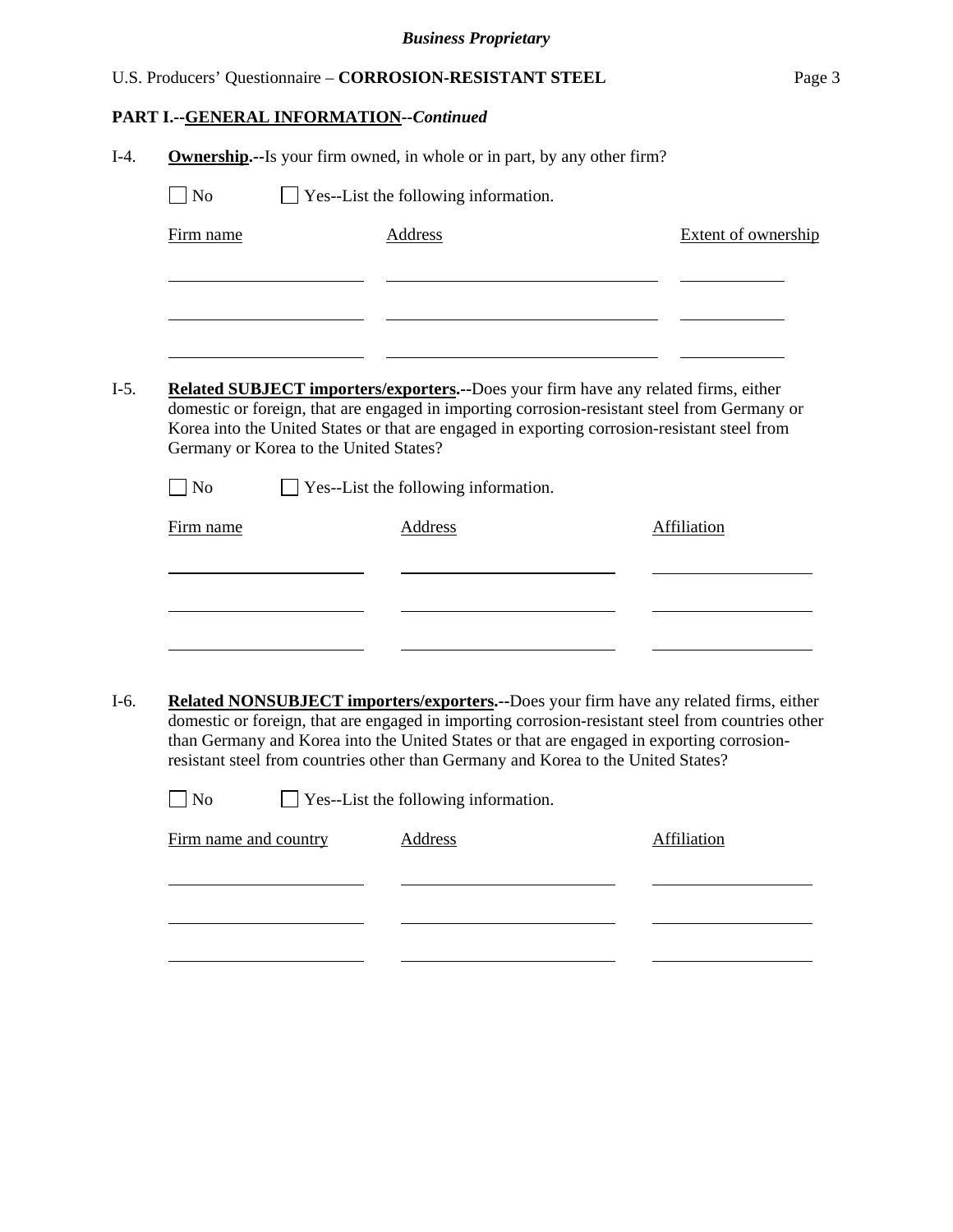#### **PART I.--GENERAL INFORMATION***--Continued*

l

| $\overline{N}$ |                                                                                                                                                                                                               |                    |
|----------------|---------------------------------------------------------------------------------------------------------------------------------------------------------------------------------------------------------------|--------------------|
| Firm name      | <b>Address</b>                                                                                                                                                                                                | <b>Affiliation</b> |
|                |                                                                                                                                                                                                               |                    |
|                |                                                                                                                                                                                                               |                    |
|                |                                                                                                                                                                                                               |                    |
|                | If you answered "yes" to Question I-4, I-5, I-6, or I-7, does your affiliation affect, or will it affect,<br>the character of your firm's operations relating to the production of corrosion-resistant steel? |                    |

I-9. **Business plan.--**In other parts of this questionnaire we request a copy of your company's business plan. Does your company or any related firm have a business plan or any internal documents that describe, discuss, or analyze expected market conditions for corrosion-resistant steel?

| $\Box$ No | $\Box$ Yes--Please provide the requested documents. If you are not providing the |
|-----------|----------------------------------------------------------------------------------|
|           | requested documents, please explain why not.                                     |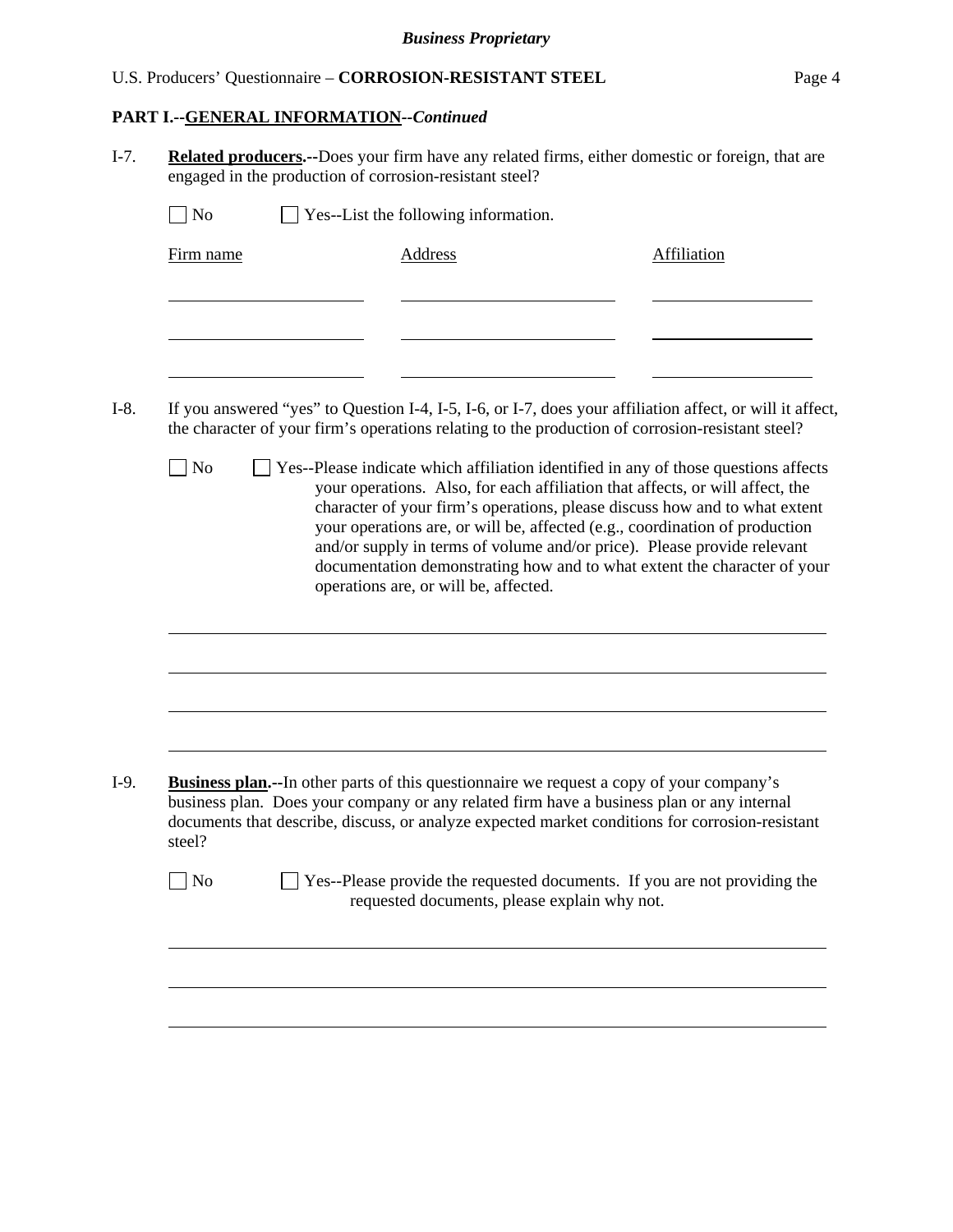# **PART II.--TRADE AND RELATED INFORMATION**

Further information on this part of the questionnaire can be obtained from Mary Messer (202-205-3193, mary.messer@usitc.gov). **Supply all data requested on a calendar-year basis, unless specified otherwise**.

II-1. **Contact information.**-- Please identify the responsible individual and the manner by which Commission staff may contact that individual regarding the confidential information submitted in part II.

| Name      |  |
|-----------|--|
| Title     |  |
| Email     |  |
| Telephone |  |
| Fax       |  |
|           |  |

II-2. **Changes in operations.--**Please indicate whether your firm has experienced any of the following changes in relation to the production of corrosion-resistant steel since January 1, 2006. **(***check as many as appropriate***) (***please supply details as to the time, nature, and* 

*significance of any such changes***)** 

| prolonged shutdowns or |  | <u> 1989 - Andrea Andrew Maria (h. 1989).</u> |  |
|------------------------|--|-----------------------------------------------|--|
|                        |  |                                               |  |
|                        |  |                                               |  |
|                        |  |                                               |  |
|                        |  |                                               |  |
|                        |  |                                               |  |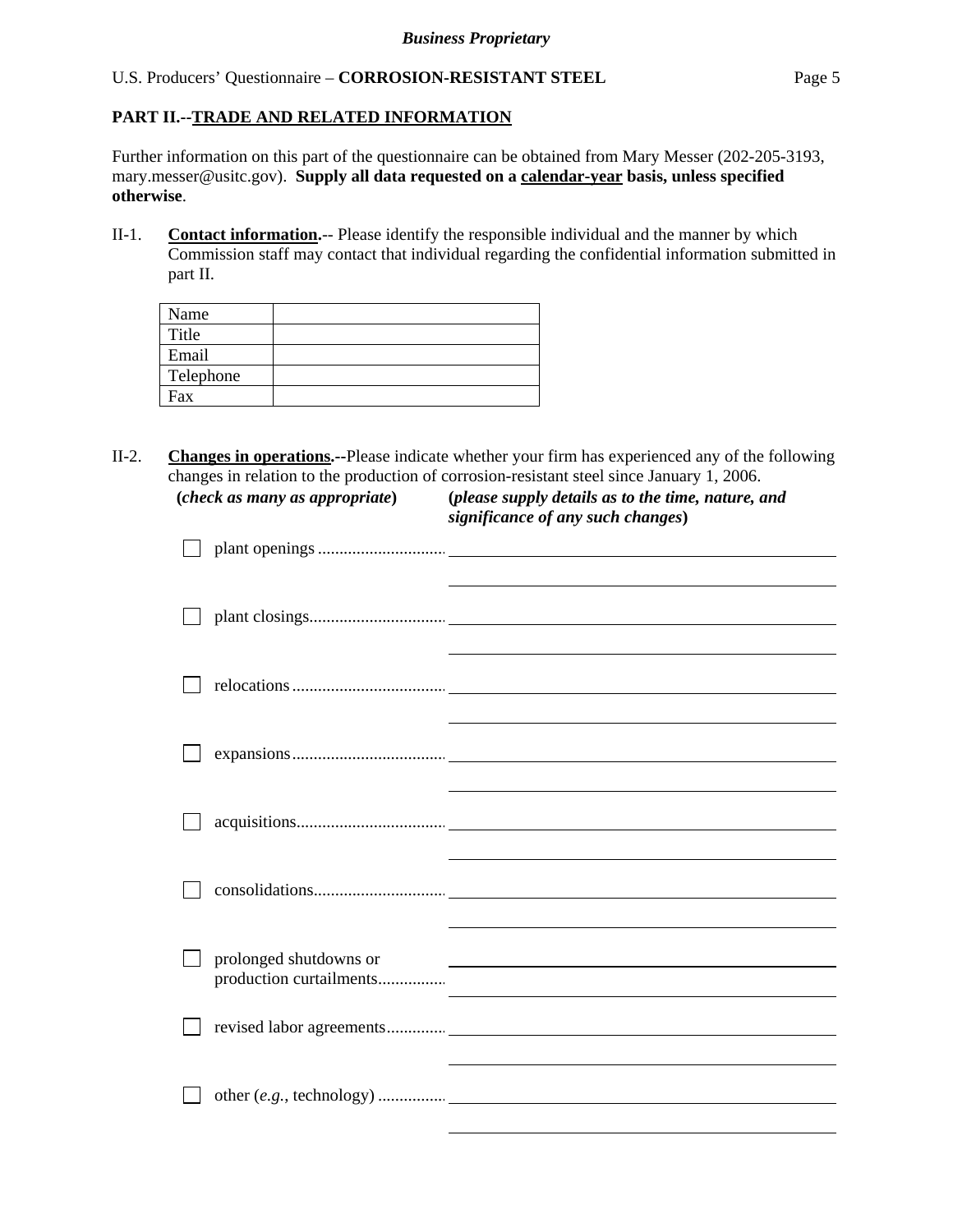#### *Business Proprietary*

#### U.S. Producers' Questionnaire – **CORROSION-RESISTANT STEEL** Page 6

#### **PART II.--TRADE AND RELATED INFORMATION***--Continued*

II-3. **Anticipated changes in operations.--**Does your firm anticipate any changes in the character of your operations or organization (as noted above) relating to the production of corrosion-resistant steel in the future?

No  $\Box$  Yes--Supply details as to the time, nature, and significance of such changes and provide underlying assumptions, *along with relevant portions of business plans or other supporting documentation that address this issue*. Include in your response a specific projection of your firm's capacity to produce corrosion-resistant steel (in short tons) for **2012, 2013, and 2014.**

| Anticipated<br>change | <b>Facility name and location</b> | Anticipated<br>date of<br>completion | Capacity to be<br>added ("+") or<br>reduced ("-")<br>(Quantity in<br>short tons) | Reason(s) for anticipated change |
|-----------------------|-----------------------------------|--------------------------------------|----------------------------------------------------------------------------------|----------------------------------|
|                       |                                   |                                      |                                                                                  |                                  |
|                       |                                   |                                      |                                                                                  |                                  |
|                       |                                   |                                      |                                                                                  |                                  |
|                       |                                   |                                      |                                                                                  |                                  |
|                       |                                   |                                      |                                                                                  |                                  |
|                       |                                   |                                      |                                                                                  |                                  |
|                       |                                   |                                      |                                                                                  |                                  |
|                       |                                   |                                      |                                                                                  |                                  |
|                       |                                   |                                      |                                                                                  |                                  |
|                       |                                   |                                      |                                                                                  |                                  |
|                       |                                   |                                      |                                                                                  |                                  |
|                       |                                   |                                      |                                                                                  |                                  |
|                       |                                   |                                      |                                                                                  |                                  |
|                       |                                   |                                      |                                                                                  |                                  |
|                       |                                   |                                      |                                                                                  |                                  |
|                       |                                   |                                      |                                                                                  |                                  |
|                       |                                   |                                      |                                                                                  |                                  |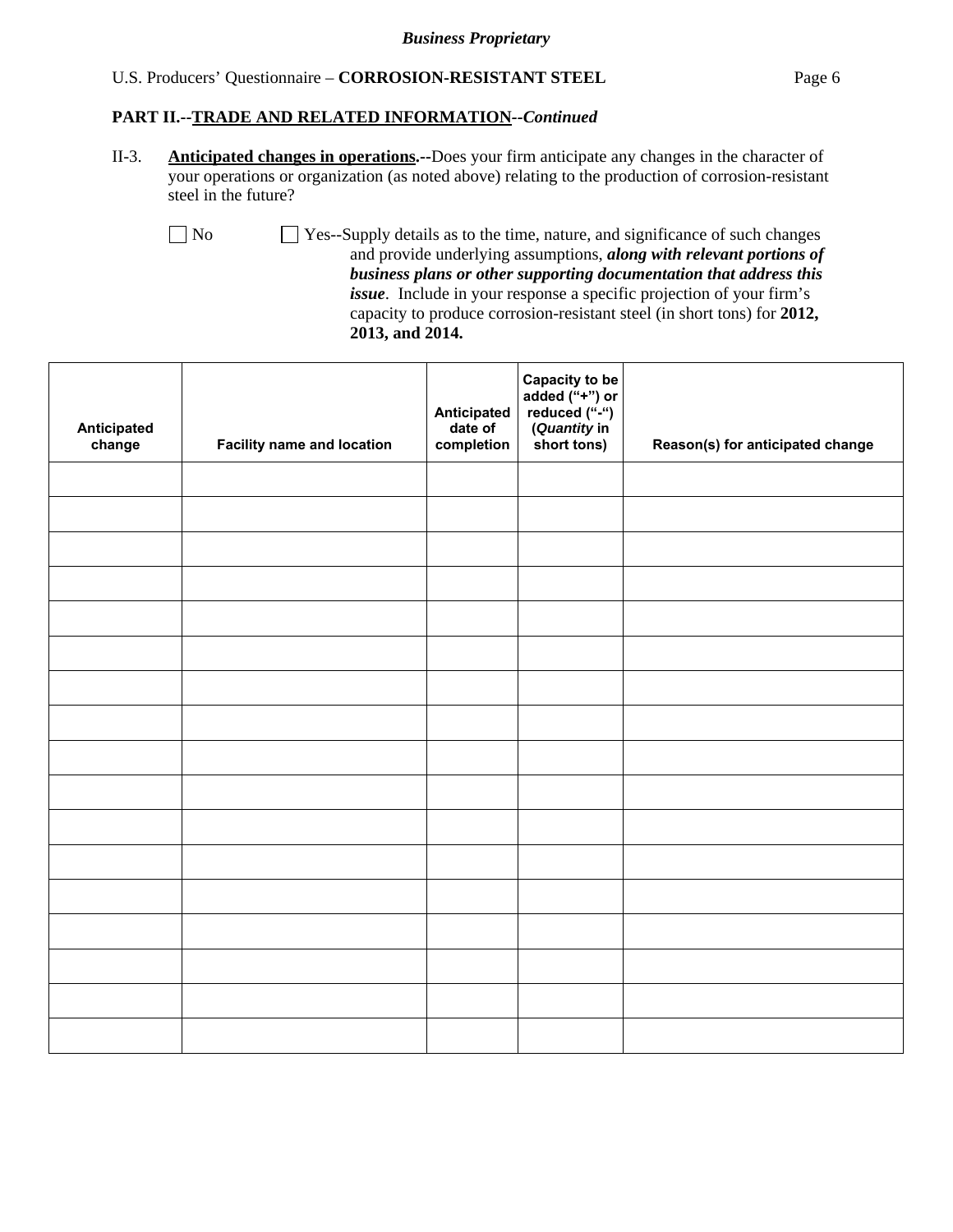**For question II-4, if your response differs for particular orders, please indicate and explain the particular effect of revocation of specific orders.** 

II-4. **Anticipated changes in operations in the event the orders are revoked.--**Would your firm anticipate any changes in the character of your operations or organization (as noted above) relating to the production of corrosion-resistant steel in the future if the countervailing duty order on corrosion-resistant steel from Korea and the antidumping duty orders on corrosion-resistant steel from Germany and Korea were to be revoked?

No  $\Box$  Yes--Supply details as to the time, nature, and significance of such changes and provide underlying assumptions, *along with relevant portions of business plans or other supporting documentation that address this issue.* Include in your response a specific projection of your firm's capacity to produce corrosion-resistant steel (in short tons) for **2012, 2013, and 2014.**

| Anticipated<br>change | <b>Facility name and location</b> | Anticipated<br>date of<br>completion | Capacity to be<br>added ("+") or<br>reduced ("-")<br>(Quantity in<br>short tons) | Reason(s) for anticipated change |
|-----------------------|-----------------------------------|--------------------------------------|----------------------------------------------------------------------------------|----------------------------------|
|                       |                                   |                                      |                                                                                  |                                  |
|                       |                                   |                                      |                                                                                  |                                  |
|                       |                                   |                                      |                                                                                  |                                  |
|                       |                                   |                                      |                                                                                  |                                  |
|                       |                                   |                                      |                                                                                  |                                  |
|                       |                                   |                                      |                                                                                  |                                  |
|                       |                                   |                                      |                                                                                  |                                  |
|                       |                                   |                                      |                                                                                  |                                  |
|                       |                                   |                                      |                                                                                  |                                  |
|                       |                                   |                                      |                                                                                  |                                  |
|                       |                                   |                                      |                                                                                  |                                  |
|                       |                                   |                                      |                                                                                  |                                  |
|                       |                                   |                                      |                                                                                  |                                  |
|                       |                                   |                                      |                                                                                  |                                  |
|                       |                                   |                                      |                                                                                  |                                  |
|                       |                                   |                                      |                                                                                  |                                  |
|                       |                                   |                                      |                                                                                  |                                  |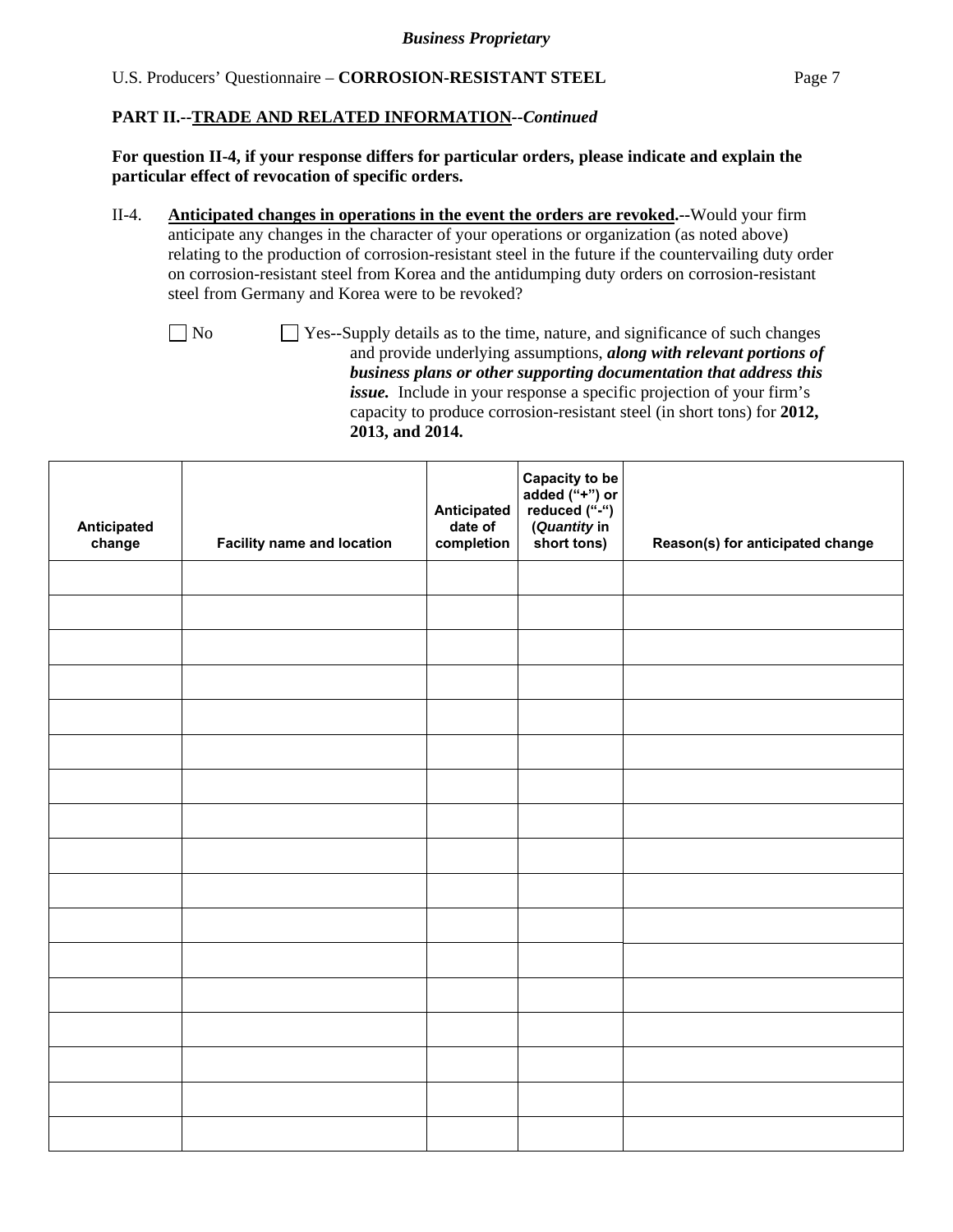**PART II.--TRADE AND RELATED INFORMATION***--Continued* 

| $II-5.$ | workers employed to produce corrosion-resistant steel?<br>$\sqrt{N_0$ No-Complete lines 1-5 and 9<br>in the tabulation below. |               | <b>Same equipment, machinery, and workers.</b> --Has your firm since 2006 produced, or does your<br>firm anticipate producing in the future, other products on the same equipment and machinery<br>used in the production of corrosion-resistant steel and/or using the same production and related<br>Yes--List the following information and report your<br>firm's combined production capacity and<br>production of these products and corrosion- |
|---------|-------------------------------------------------------------------------------------------------------------------------------|---------------|------------------------------------------------------------------------------------------------------------------------------------------------------------------------------------------------------------------------------------------------------------------------------------------------------------------------------------------------------------------------------------------------------------------------------------------------------|
|         | <b>Product</b>                                                                                                                | <b>Period</b> | resistant steel in the periods indicated.<br>Basis for allocation of capacity and<br>employment data (indicate if different)                                                                                                                                                                                                                                                                                                                         |

|                | (Quantity in short tons)                                                                                                                                                                                                                                                                                                                      |      |      |      |               |      |      |      |              |
|----------------|-----------------------------------------------------------------------------------------------------------------------------------------------------------------------------------------------------------------------------------------------------------------------------------------------------------------------------------------------|------|------|------|---------------|------|------|------|--------------|
|                |                                                                                                                                                                                                                                                                                                                                               |      |      |      | Calendar year |      |      |      | January-June |
|                | <b>Item</b>                                                                                                                                                                                                                                                                                                                                   | 2006 | 2007 | 2008 | 2009          | 2010 | 2011 | 2011 | 2012         |
| 1              | <b>Overall plant capacity</b>                                                                                                                                                                                                                                                                                                                 |      |      |      |               |      |      |      |              |
| $\overline{c}$ | <b>Production of subject</b><br>corrosion-resistant steel:<br>Subject electrolytic galvanized<br>corrosion-resistant steel                                                                                                                                                                                                                    |      |      |      |               |      |      |      |              |
| $\mathbf{3}$   | Subject hot-dip galvanized<br>corrosion resistant steel<br>(including galvannealed)                                                                                                                                                                                                                                                           |      |      |      |               |      |      |      |              |
| 4              | Other subject corrosion-resistant<br>steel (e.g., aluminized, zinc<br>aluminum, electrolytic coatings<br>other than zinc) (specify:                                                                                                                                                                                                           |      |      |      |               |      |      |      |              |
| 5 <sub>l</sub> | Subtotal, production of<br>subject corrosion-resistant<br>steel (see footnote 2)                                                                                                                                                                                                                                                              |      |      |      |               |      |      |      |              |
| 6              | <b>Production of nonsubject</b><br>corrosion-resistant steel:<br>Specifically excluded corrosion-<br>resistant steel (see Instruction<br>Booklet)                                                                                                                                                                                             |      |      |      |               |      |      |      |              |
|                | Other nonsubject alloy and<br>stainless steel corrosion-<br>resistant steel (specify:                                                                                                                                                                                                                                                         |      |      |      |               |      |      |      |              |
| 8              | Subtotal, production of<br>nonsubject corrosion-<br>resistant steel                                                                                                                                                                                                                                                                           |      |      |      |               |      |      |      |              |
| 9              | Total, production of corrosion-<br>resistant steel                                                                                                                                                                                                                                                                                            |      |      |      |               |      |      |      |              |
|                | <sup>1</sup> Please indicate for all time periods requested your firm's production quantity of subject electrolytic galvanized corrosion-resistant steel<br>coated with an organic Granocoat ZE coating.<br>Data reported for production of subject corrosion-resistant steel should equal production data reported in response to item II-8. |      |      |      |               |      |      |      |              |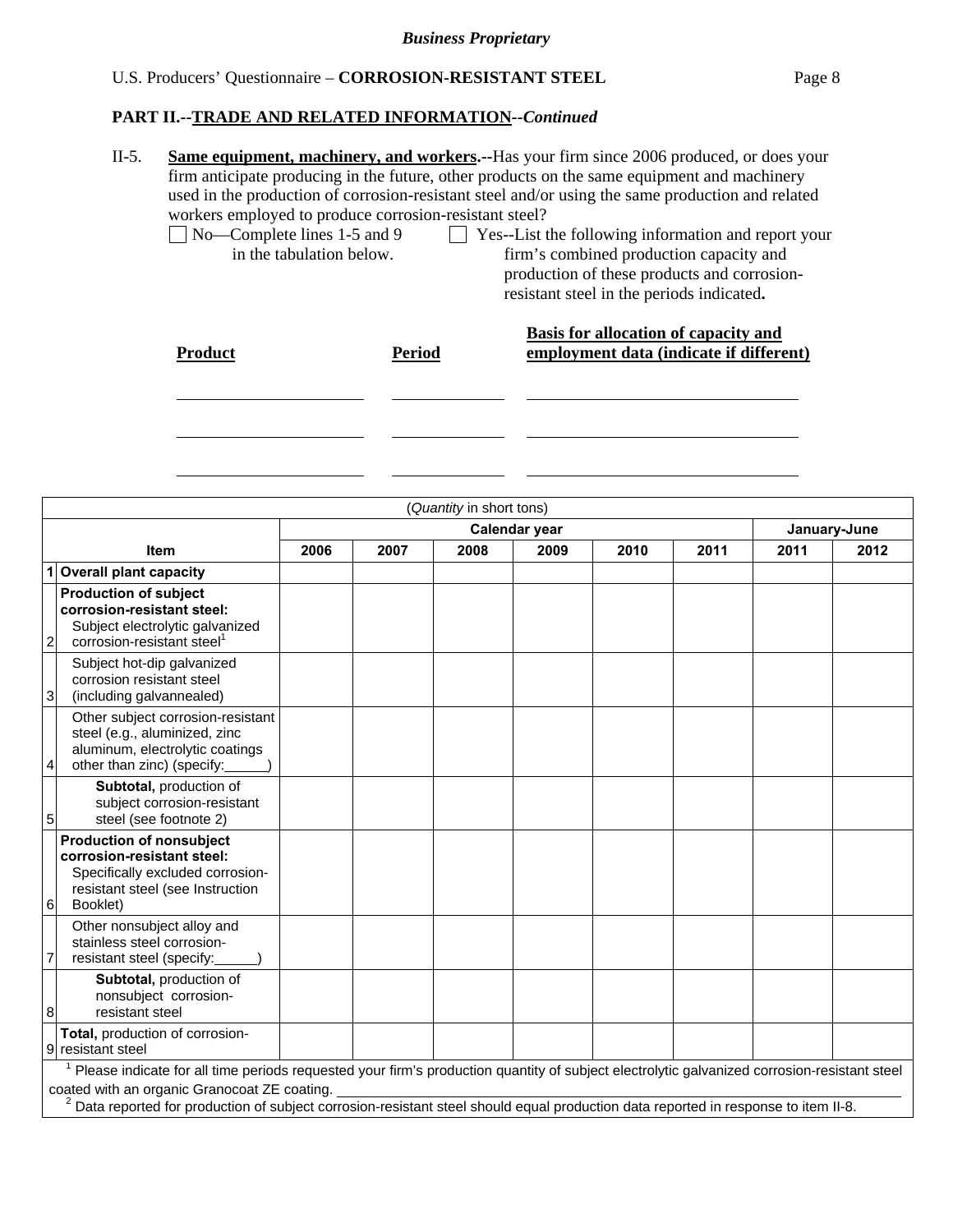| $II-6.$ | <b>Constraints on production.--Please describe the constraints in the limit (s) on your</b><br>production capacity.                                                                                                                                                                       |  |  |  |  |  |  |  |
|---------|-------------------------------------------------------------------------------------------------------------------------------------------------------------------------------------------------------------------------------------------------------------------------------------------|--|--|--|--|--|--|--|
|         |                                                                                                                                                                                                                                                                                           |  |  |  |  |  |  |  |
|         |                                                                                                                                                                                                                                                                                           |  |  |  |  |  |  |  |
| $II-7.$ | <b>Production shifting.</b> --Is your firm able to switch production between corrosion-resistant steel<br>and other products in response to a relative change in the price of corrosion-resistant steel vis-a-<br>vis the price of other products, using the same equipment and/or labor? |  |  |  |  |  |  |  |
|         | Yes--Please identify the other products, the approximate time and cost<br>No<br>involved in switching, and the minimum relative price change required<br>for your firm to switch production to or from corrosion-resistant steel.                                                         |  |  |  |  |  |  |  |
|         |                                                                                                                                                                                                                                                                                           |  |  |  |  |  |  |  |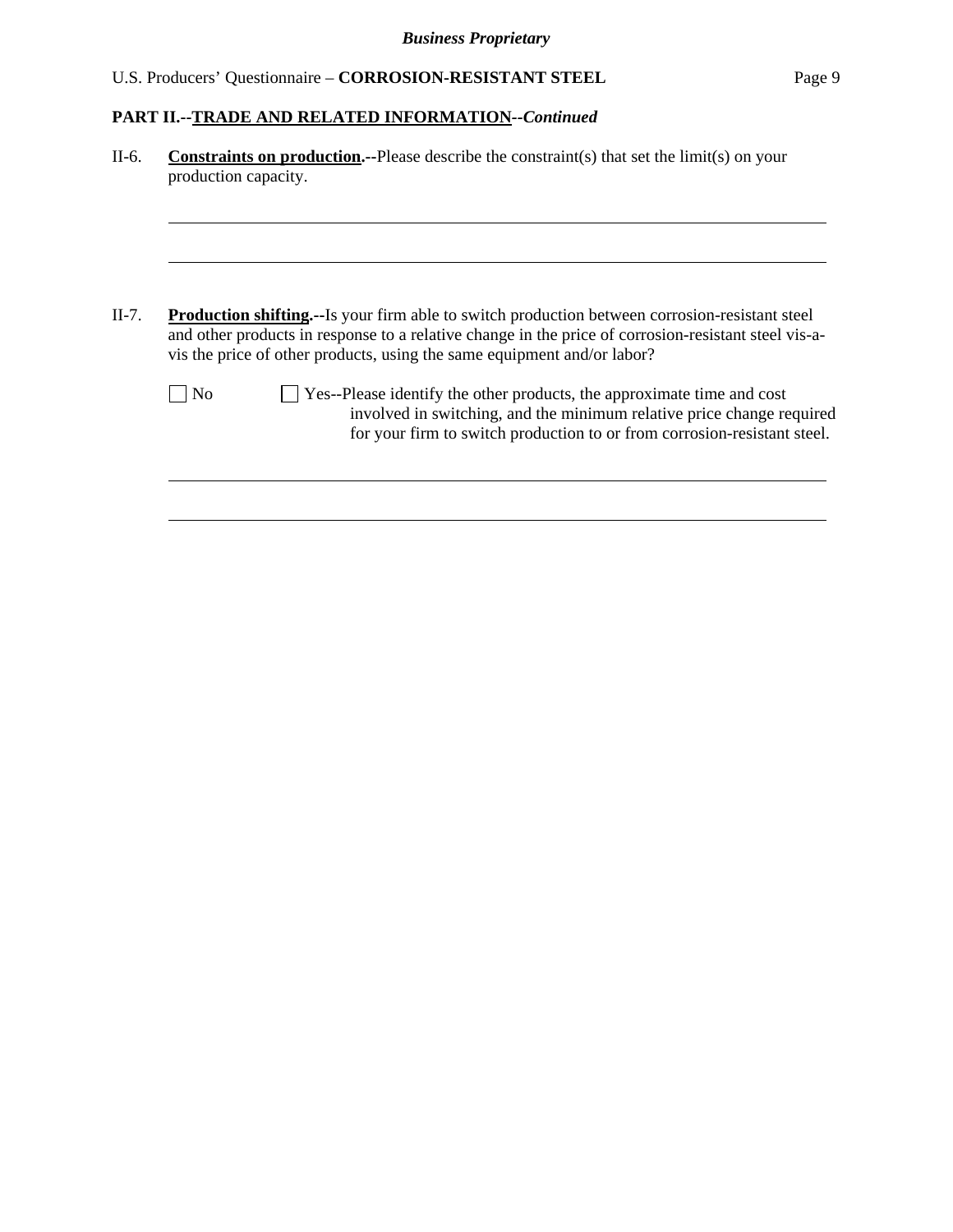II-8. **Trade data.--**Report your firm's production capacity, production, shipments, inventories, and employment related to the production of corrosion-resistant steel in your U.S. establishment(s) during the specified periods. (See definitions in the instruction booklet.)

|                                                                                                                                                                                                                                                                                             |      |               |      | Quantity (in short tons) and value (in \$1,000) |      |      |                 |      |
|---------------------------------------------------------------------------------------------------------------------------------------------------------------------------------------------------------------------------------------------------------------------------------------------|------|---------------|------|-------------------------------------------------|------|------|-----------------|------|
|                                                                                                                                                                                                                                                                                             |      | Calendar year |      |                                                 |      |      | January-June    |      |
| <b>Item</b>                                                                                                                                                                                                                                                                                 | 2006 | 2007          | 2008 | 2009                                            | 2010 | 2011 | 2011            | 2012 |
| Average production capacity <sup>1</sup><br>(quantity) (A)                                                                                                                                                                                                                                  |      |               |      |                                                 |      |      |                 |      |
| <b>Beginning-of-period inventories</b><br>(quantity) (B)                                                                                                                                                                                                                                    |      |               |      |                                                 |      |      |                 |      |
| Production (quantity) (C)                                                                                                                                                                                                                                                                   |      |               |      |                                                 |      |      |                 |      |
| U.S. shipments:<br><b>Commercial shipments:</b><br>quantity (D)                                                                                                                                                                                                                             |      |               |      |                                                 |      |      |                 |      |
| value (E)                                                                                                                                                                                                                                                                                   |      |               |      |                                                 |      |      |                 |      |
| Internal consumption: <sup>2</sup><br>quantity (F)                                                                                                                                                                                                                                          |      |               |      |                                                 |      |      |                 |      |
| value (G)                                                                                                                                                                                                                                                                                   |      |               |      |                                                 |      |      |                 |      |
| Transfers to related firms: <sup>2</sup><br>quantity (H)                                                                                                                                                                                                                                    |      |               |      |                                                 |      |      |                 |      |
| value (I)                                                                                                                                                                                                                                                                                   |      |               |      |                                                 |      |      |                 |      |
| Export shipments: <sup>3</sup><br>quantity (J)                                                                                                                                                                                                                                              |      |               |      |                                                 |      |      |                 |      |
| value (K)                                                                                                                                                                                                                                                                                   |      |               |      |                                                 |      |      |                 |      |
| <b>End-of-period inventories</b><br>(quantity) (L)                                                                                                                                                                                                                                          |      |               |      |                                                 |      |      |                 |      |
| <b>Channels of distribution:</b><br>U.S. shipments to automotive<br>end users (quantity) (M)                                                                                                                                                                                                |      |               |      |                                                 |      |      |                 |      |
| U.S. shipments to construction<br>end users (quantity) (N)                                                                                                                                                                                                                                  |      |               |      |                                                 |      |      |                 |      |
| U.S. shipments to other end<br>users (quantity)<br>specify $\qquad$ (O)                                                                                                                                                                                                                     |      |               |      |                                                 |      |      |                 |      |
| U.S. shipments to steel service<br>centers and distributors<br>(quantity) (P)                                                                                                                                                                                                               |      |               |      |                                                 |      |      |                 |      |
| <b>Employment data:</b><br>Average number of PRWs<br>$(number)$ (Q)                                                                                                                                                                                                                         |      |               |      |                                                 |      |      |                 |      |
| Hours worked by PRWs (1,000<br>hours) (R)                                                                                                                                                                                                                                                   |      |               |      |                                                 |      |      |                 |      |
| Wages paid to PRWs (value) (S)                                                                                                                                                                                                                                                              |      |               |      |                                                 |      |      |                 |      |
| <sup>1</sup> The production capacity (see definitions in instruction booklet) reported is based on operating<br>weeks per year. Please describe the methodology used to calculate production capacity, and explain any changes in<br>reported capacity (use additional pages as necessary). |      |               |      |                                                 |      |      | hours per week, |      |

 $^2$  Internal consumption and transfers to related firms should be valued at fair market value. In the event that you use a different basis for valuing these transactions, please specify that basis (*e.g.*, cost, cost plus, *etc.*) and provide value data using that basis for each of the periods noted above:

 $3$  Identify your principal export markets:  $\Box$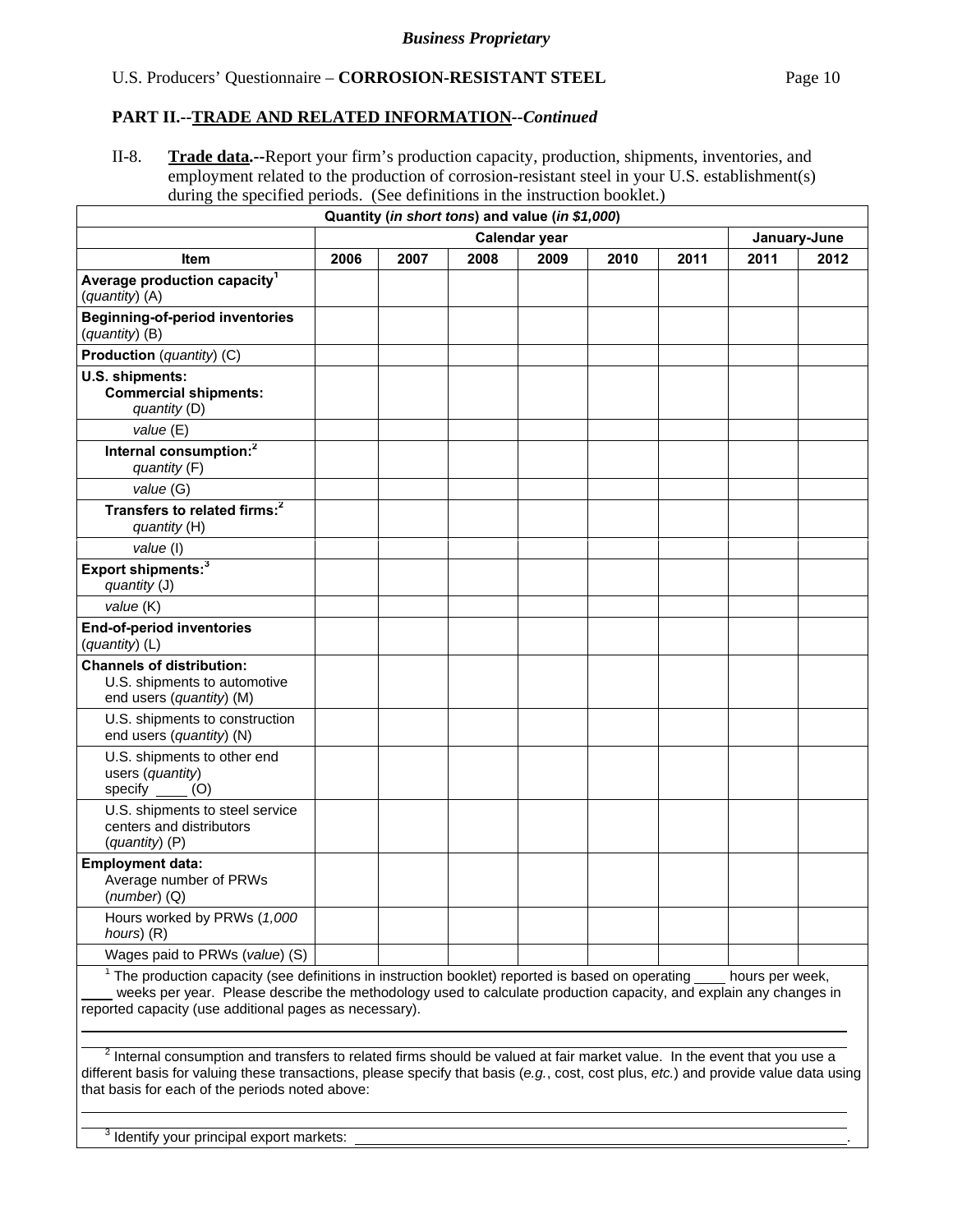#### II-9. **Reconciliation of trade data.--**

l

l

(a) Please note that the quantities reported in question II-8 should reconcile as follows in each period (*i.e.*, in each column):

| Reconciliation              |                                                                  |  |
|-----------------------------|------------------------------------------------------------------|--|
| $B+C-D-F-H-J=L$             | Do these data reconcile? $\Box$ Yes $\Box$ No--Please<br>explain |  |
| $D + F + H = M + N + O + P$ | Do these data reconcile? $\Box$ Yes $\Box$ No--Please<br>explain |  |

(b) Please note that the quantities reported for end-of-period inventories should equal the beginning-of-period inventories reported in the subsequent calendar year (*i.e.*, line L of year 2006 should equal line B of year 2007). Do these data reconcile for each adjacent calendar year?

| Yes. | $\Box$ No--Please explain. |
|------|----------------------------|
|------|----------------------------|

II-10. **Transfers to related firms.--**If you reported transfers to related firms in question II-8, please indicate the nature of the relationship between your firm and the related firms (*e.g.*, joint venture, wholly owned subsidiary), whether the transfers were priced at market value or by a non-market formula, whether your firm retained marketing rights to all transfers, and whether the related firms also processed inputs from sources other than your firm.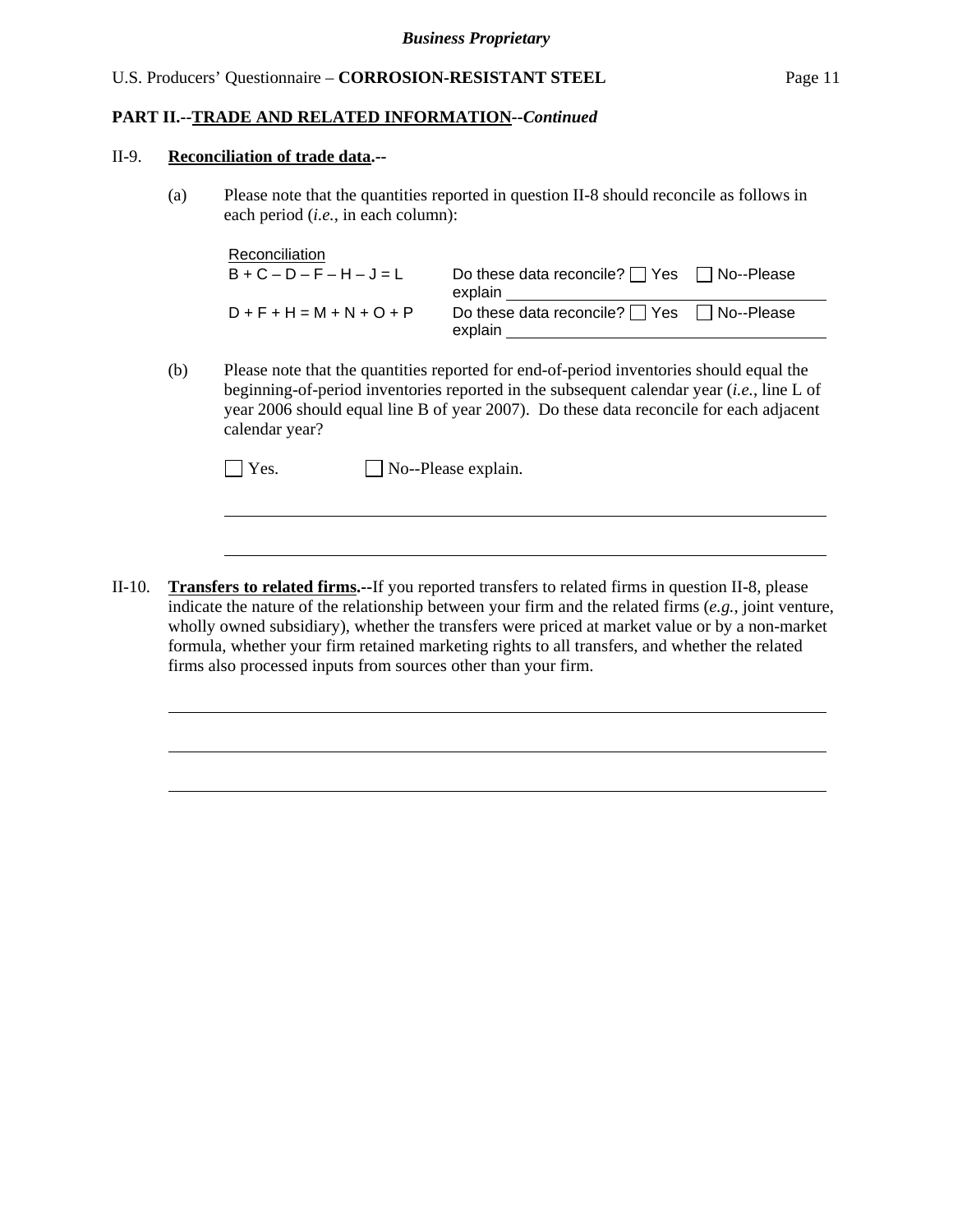#### **PART II.--TRADE AND RELATED INFORMATION***--Continued*

II-11. **Purchases.--**Other than direct imports, has your firm otherwise purchased corrosion-resistant steel since January 1, 2006? (See definitions in the instruction booklet.)

No Ses-- Please indicate the reasons for your purchases (if your reasons differ by source, please elaborate) and report the quantity and value of such purchases below for the specified periods

Reasons:

| (Quantity in short tons, value in \$1,000)                                                                                                                                                                                                                                             |      |                               |      |      |      |      |      |      |
|----------------------------------------------------------------------------------------------------------------------------------------------------------------------------------------------------------------------------------------------------------------------------------------|------|-------------------------------|------|------|------|------|------|------|
|                                                                                                                                                                                                                                                                                        |      | Calendar year<br>January-June |      |      |      |      |      |      |
| <b>Item</b>                                                                                                                                                                                                                                                                            | 2006 | 2007                          | 2008 | 2009 | 2010 | 2011 | 2011 | 2012 |
| PURCHASES FROM U.S.<br>IMPORTERS <sup>1</sup> OF CORROSION-<br>RESISTANT STEEL FROM.-<br><b>GERMANY:</b><br>quantity                                                                                                                                                                   |      |                               |      |      |      |      |      |      |
| value                                                                                                                                                                                                                                                                                  |      |                               |      |      |      |      |      |      |
| <b>KOREA:</b><br>quantity                                                                                                                                                                                                                                                              |      |                               |      |      |      |      |      |      |
| value                                                                                                                                                                                                                                                                                  |      |                               |      |      |      |      |      |      |
| All other countries:<br>quantity                                                                                                                                                                                                                                                       |      |                               |      |      |      |      |      |      |
| value                                                                                                                                                                                                                                                                                  |      |                               |      |      |      |      |      |      |
| PURCHASES FROM DOMESTIC<br>PRODUCERS: <sup>2</sup><br>quantity                                                                                                                                                                                                                         |      |                               |      |      |      |      |      |      |
| value                                                                                                                                                                                                                                                                                  |      |                               |      |      |      |      |      |      |
| PURCHASES FROM OTHER<br>SOURCES:<br>quantity                                                                                                                                                                                                                                           |      |                               |      |      |      |      |      |      |
| value                                                                                                                                                                                                                                                                                  |      |                               |      |      |      |      |      |      |
| <sup>1</sup> Please list the name of the importer(s) from which you purchased this product. If your suppliers differ by source,<br>please identify the source for each listed supplier.<br>$2$ Please list the name of the domestic producer(s) from which you purchased this product. |      |                               |      |      |      |      |      |      |

II-12. **Toll production.--**Since January 1, 2006, has your firm been involved in a toll agreement (see definition in the instruction booklet) regarding the production of corrosion-resistant steel?

 $\Box$  No  $\Box$  Yes--Name firm(s):  $\Box$ 

|  | II-13. <b>FTZ.</b> --Does your firm produce corrosion-resistant steel in a foreign trade zone (FTZ)? |  |
|--|------------------------------------------------------------------------------------------------------|--|
|  |                                                                                                      |  |

 $\Box$  No  $\Box$  Yes--Identify FTZ(s):  $\Box$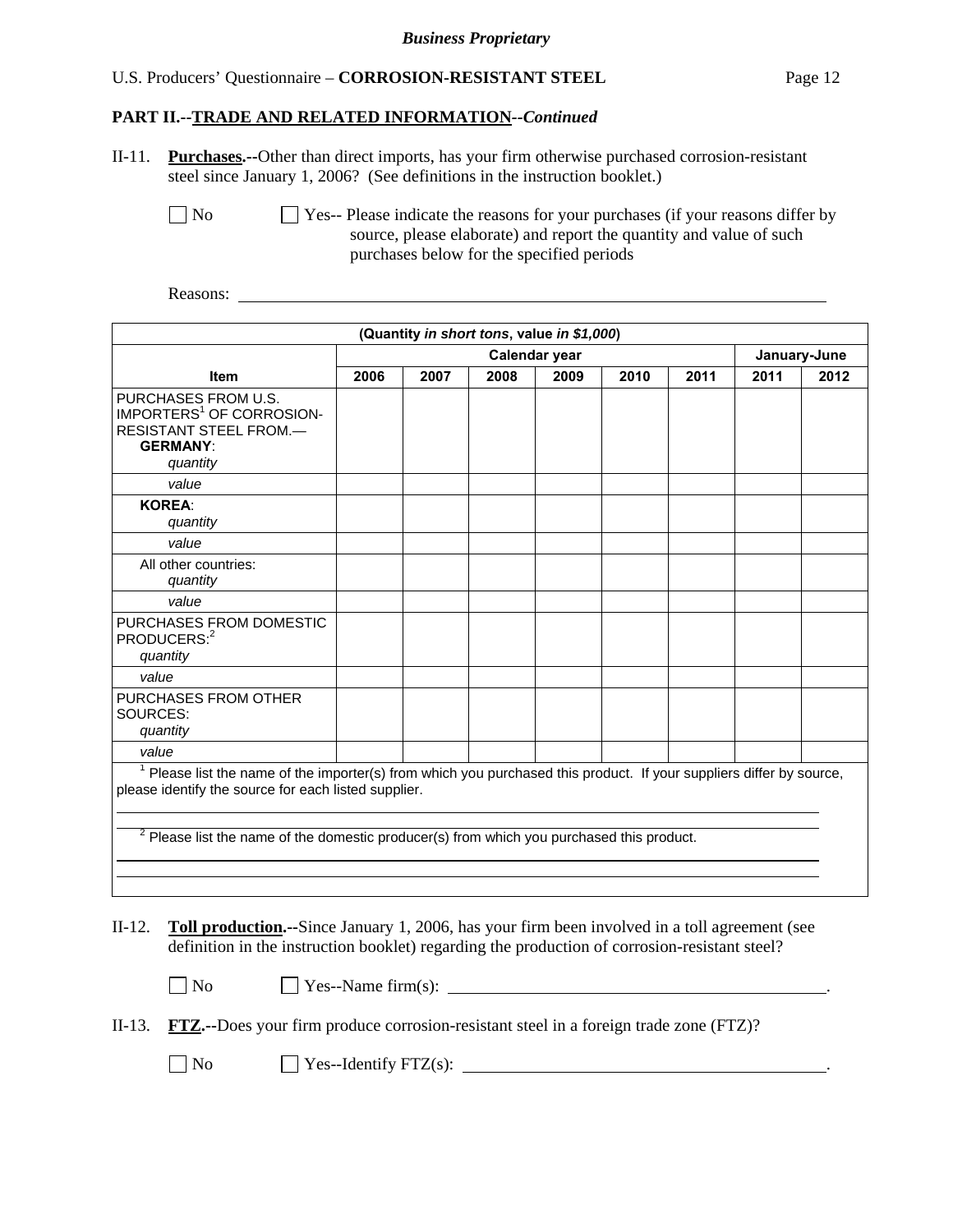# **PART II.--TRADE AND RELATED INFORMATION***--Continued*

II-14. **Direct imports.--**Since January 1, 2006, has your firm imported corrosion-resistant steel?

l

| No | $\Box$ Yes--COMPLETE AND RETURN A U.S. IMPORTERS' |
|----|---------------------------------------------------|
|    | <i><b>OUESTIONNAIRE</b></i>                       |

#### **For questions II-15 and II-16, if your response differs for particular orders, please indicate and explain the particular effect of imposition and/or revocation of specific orders.**

II-15. **Effect of order.--**Describe the significance of the existing countervailing duty order on corrosion-resistant steel from Korea and the antidumping duty orders on corrosion-resistant steel from Germany and Korea in terms of their effect on your firm's production capacity, production, U.S. shipments, inventories, purchases, employment, revenues, costs, profits, cash flow, capital expenditures, research and development expenditures, and asset values. You may wish to compare your firm's operations before and after the imposition of the orders.

- II-16. **Likely effect of revocation of order.--**Would your firm anticipate any changes in its production capacity, production, U.S. shipments, inventories, purchases, employment, revenues, costs, profits, cash flow, capital expenditures, research and development expenditures, or asset values relating to the production of corrosion-resistant steel in the future if the countervailing duty order on corrosion-resistant steel from Korea and the antidumping duty orders on corrosion-resistant steel from Germany and Korea were to be revoked?
	-

l

 $\Box$  No  $\Box$  Yes--Supply details as to the time, nature, and significance of such changes and provide underlying assumptions, along with relevant portions of business plans or other supporting documentation for any trends or projections you may provide**.**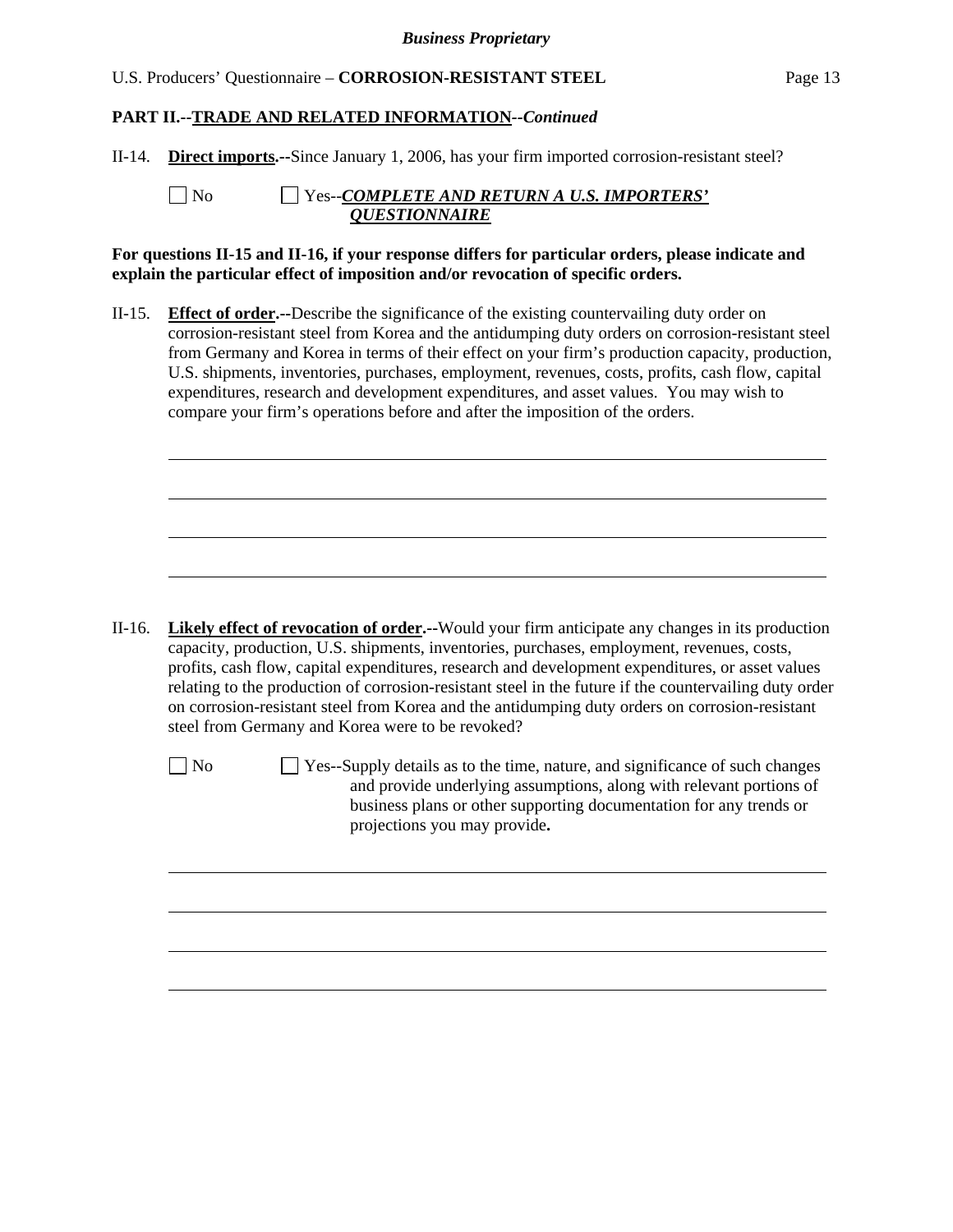### **PART III.--FINANCIAL INFORMATION**

l

l

 $\overline{a}$ 

l

Address questions on this part of the questionnaire to David Boyland (202-708-4725, David.Boyland@usitc.gov).

III-1. **Contact information.**-- Please identify the responsible individual and the manner by which Commission staff may contact that individual regarding the confidential information submitted in part III.

| Name      |  |
|-----------|--|
| Title     |  |
| Email     |  |
| Telephone |  |
| Fax       |  |

III-2. **Accounting system.--**Briefly describe your financial accounting system.

- A. When does your fiscal year end (month and day)? If your fiscal year changed during the period examined, explain below:
- B.1. Describe the lowest level of operations (e.g., plant, division, company-wide) for which financial statements are prepared that include corrosion-resistant steel:
	- 2. Does your firm prepare profit/loss statements for corrosion-resistant steel?  $\Box$  Yes  $\Box$  No
	- 3. How often did your firm (or parent company) prepare financial statements (including annual reports, 10Ks)? Please check relevant items below.
	- $\Box$  Audited  $\Box$  unaudited  $\Box$  annual reports  $\Box$  10Ks  $\Box$  10Qs  $\Box$  Monthly  $\Box$  quarterly  $\Box$  semi-annually  $\Box$  annually 4. Accounting basis:  $\Box$  GAAP  $\Box$  cash  $\Box$  tax or  $\Box$  other comprehensive basis of accounting (specify)

*Note: The Commission may request that your company submit copies of its financial statements, including internal profit-and-loss statements for the division or product group that includes corrosion-resistant steel, as well as those statements and worksheets used to compile data for your firm's questionnaire response.* 

- III-3. **Cost accounting system.--**Briefly describe your cost accounting system (*e.g.*, standard cost, job order cost, *etc.*).
- III-4. **Allocation basis.--**Briefly describe your allocation basis, if any, for COGS, SG&A, and interest expense and other income and expenses.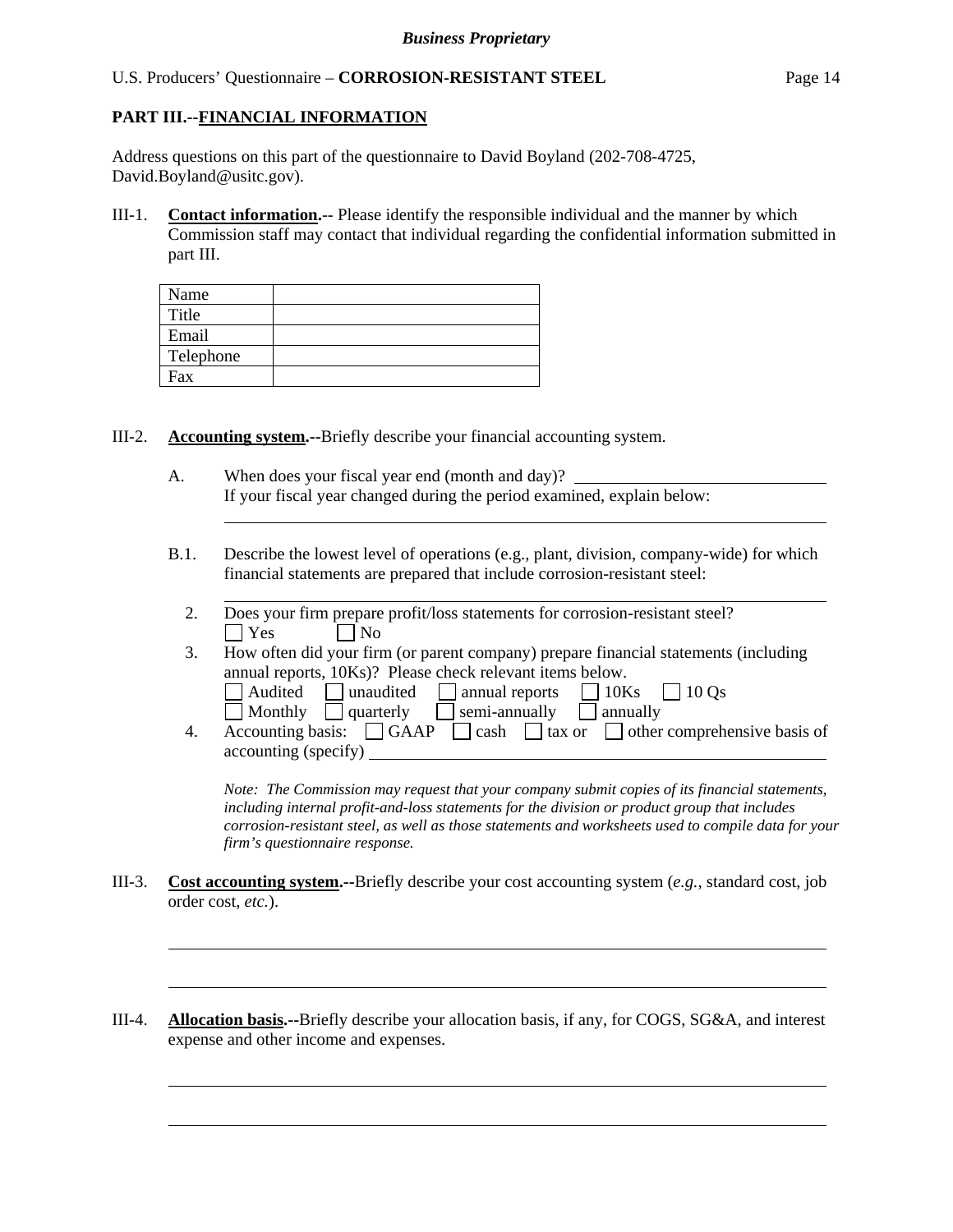# **PART III.--FINANCIAL INFORMATION***--Continued*

III-5. **Other products.--**Please list any other products you produced in the facilities in which you produced corrosion-resistant steel, and provide the share of net sales accounted for by these other products in your most recent fiscal year:

| Products                                                                                                         | Share of sales                                                                                                                                                                                                                                                                                                                                                                                                                                                                      |
|------------------------------------------------------------------------------------------------------------------|-------------------------------------------------------------------------------------------------------------------------------------------------------------------------------------------------------------------------------------------------------------------------------------------------------------------------------------------------------------------------------------------------------------------------------------------------------------------------------------|
|                                                                                                                  | %                                                                                                                                                                                                                                                                                                                                                                                                                                                                                   |
|                                                                                                                  | $\%$                                                                                                                                                                                                                                                                                                                                                                                                                                                                                |
|                                                                                                                  | $\%$                                                                                                                                                                                                                                                                                                                                                                                                                                                                                |
|                                                                                                                  | $\%$                                                                                                                                                                                                                                                                                                                                                                                                                                                                                |
|                                                                                                                  | $\%$                                                                                                                                                                                                                                                                                                                                                                                                                                                                                |
| production of corrosion-resistant steel from any related firms?<br>$\Box$ Yes--Continue to question III-7 below. | $\Box$ No--Continue to question III-9 below.<br><b>Inputs from related firms.</b> --In the space provided below, identify the inputs used in the                                                                                                                                                                                                                                                                                                                                    |
|                                                                                                                  | production of corrosion-resistant steel that your firm purchases from related parties.                                                                                                                                                                                                                                                                                                                                                                                              |
| Input                                                                                                            | <b>Related party</b>                                                                                                                                                                                                                                                                                                                                                                                                                                                                |
|                                                                                                                  |                                                                                                                                                                                                                                                                                                                                                                                                                                                                                     |
|                                                                                                                  |                                                                                                                                                                                                                                                                                                                                                                                                                                                                                     |
|                                                                                                                  |                                                                                                                                                                                                                                                                                                                                                                                                                                                                                     |
|                                                                                                                  |                                                                                                                                                                                                                                                                                                                                                                                                                                                                                     |
|                                                                                                                  | <b>Inputs from related firms at cost.</b> --All intercompany profit on inputs purchased from related<br>parties should be eliminated from the costs reported to the Commission in question III-10 (i.e.,<br>costs reported in question III-10 should only reflect the related party's cost and not include an<br>associated profit component). Reasonable methods for determining and eliminating the<br>associated profit on inputs purchased from related parties are acceptable. |
| inputs purchased from related parties?                                                                           | Has your firm complied with the Commission's instructions regarding costs associated with                                                                                                                                                                                                                                                                                                                                                                                           |
| Yes                                                                                                              | No--Please contact David Boyland (202-708-4725,                                                                                                                                                                                                                                                                                                                                                                                                                                     |

David.Boyland@usitc.gov).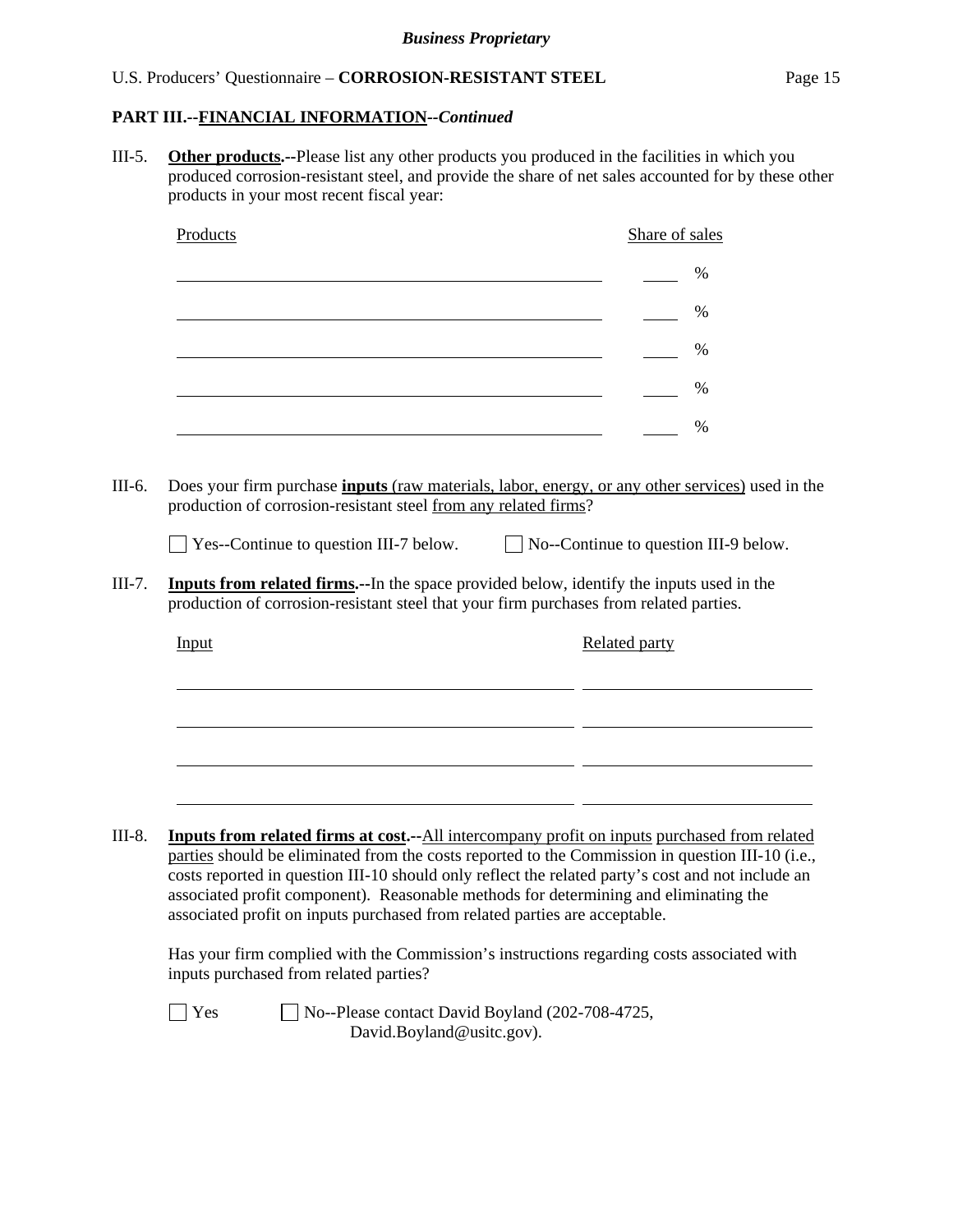### **PART III.--FINANCIAL INFORMATION***--Continued*

#### III-9. **Nonrecurring items (charges and gains) included in reported corrosion-resistant steel**

**financial results**.--For each annual and interim period for which financial results are reported in question III-10, please specify all material (significant) nonrecurring items (charges and gains) in the schedule below, the specific table III-10 line item where the nonrecurring items are included, a brief description of the relevant nonrecurring items, and the associated values (*in \$1,000*), as reflected in table III-10; i.e., if an aggregate nonrecurring item has been allocated to table III-10, only the allocated value amount included in table III-10 should be reported in the schedule below. Note: The Commission's objective here is to gather information only on material (significant) nonrecurring items which impacted the reported corrosion-resistant steel financial results in table III-10.

|                                                                                                                                                                                                            | Fiscal years ended-- |  |                                                                                                                                                 |  |  |  | January-June |      |
|------------------------------------------------------------------------------------------------------------------------------------------------------------------------------------------------------------|----------------------|--|-------------------------------------------------------------------------------------------------------------------------------------------------|--|--|--|--------------|------|
|                                                                                                                                                                                                            |                      |  |                                                                                                                                                 |  |  |  | 2011         | 2012 |
| Nonrecurring item: In this<br>column please provide a brief<br>description of each<br>nonrecurring item and indicate<br>the specific table III-10 line<br>item where the nonrecurring<br>item is included. |                      |  | <b>Nonrecurring item:</b> In these columns please report the amount (in \$1,000) of the relevant<br>nonrecurring item reported in table III-10. |  |  |  |              |      |
| $\mathbf 1$                                                                                                                                                                                                |                      |  |                                                                                                                                                 |  |  |  |              |      |
| 2.                                                                                                                                                                                                         |                      |  |                                                                                                                                                 |  |  |  |              |      |
| 3.                                                                                                                                                                                                         |                      |  |                                                                                                                                                 |  |  |  |              |      |
| 4.                                                                                                                                                                                                         |                      |  |                                                                                                                                                 |  |  |  |              |      |
| 5.                                                                                                                                                                                                         |                      |  |                                                                                                                                                 |  |  |  |              |      |
| 6.                                                                                                                                                                                                         |                      |  |                                                                                                                                                 |  |  |  |              |      |
| 7.                                                                                                                                                                                                         |                      |  |                                                                                                                                                 |  |  |  |              |      |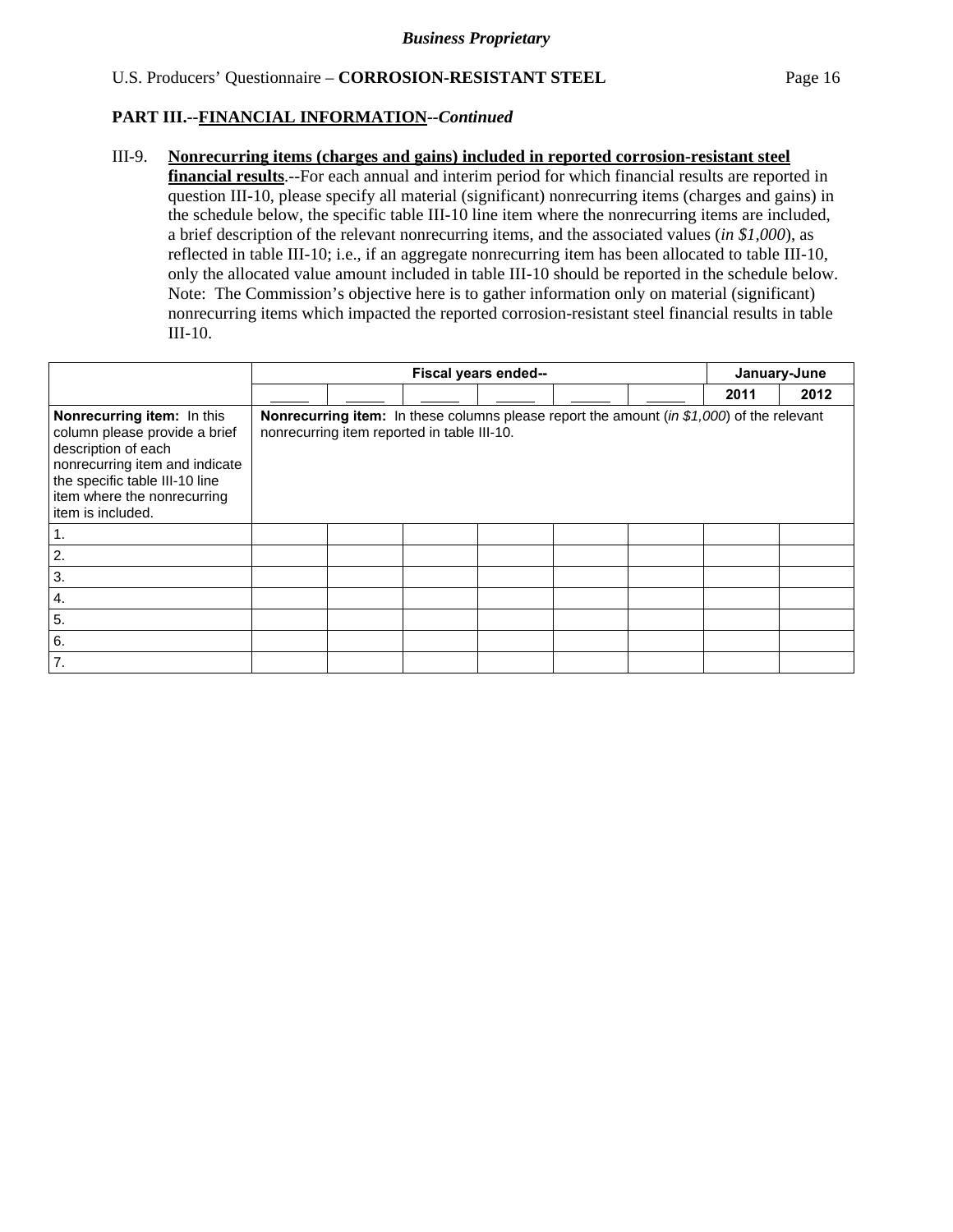#### **PART III.--FINANCIAL INFORMATION***--Continued*

III-10. Operations on corrosion-resistant steel.--Report the revenue and related cost information requested below on the corrosion-resistant steel operations of your U.S. establishment(s).<sup>1</sup> Do not report resales of products. Note that internal consumption and transfers to related firms must be valued at fair market value and purchases from related firms must be at  $cost<sup>2</sup>$ . Provide data for your six most recently completed fiscal years in chronological order from left to right, and for the specified interim periods. If your firm was involved in tolling operations (either as the toller or as the tollee), please contact David Boyland at (202) 708-4725 before completing this section of the questionnaire.

|                                                                                 | Quantity (in short tons) and value (in \$1,000) |  |  |  |  |  |  |  |
|---------------------------------------------------------------------------------|-------------------------------------------------|--|--|--|--|--|--|--|
|                                                                                 | Fiscal years ended--                            |  |  |  |  |  |  |  |
| <b>Item</b>                                                                     |                                                 |  |  |  |  |  |  |  |
| Net sales quantities: <sup>3</sup><br>Commercial sales ("CS")                   |                                                 |  |  |  |  |  |  |  |
| Internal consumption ("IC")                                                     |                                                 |  |  |  |  |  |  |  |
| Transfers to related firms<br>("Transfers")                                     |                                                 |  |  |  |  |  |  |  |
| Total net sales quantities                                                      |                                                 |  |  |  |  |  |  |  |
| Net sales values: <sup>3</sup><br>Commercial sales                              |                                                 |  |  |  |  |  |  |  |
| Internal consumption                                                            |                                                 |  |  |  |  |  |  |  |
| Transfers to related firms                                                      |                                                 |  |  |  |  |  |  |  |
| Total net sales values                                                          |                                                 |  |  |  |  |  |  |  |
| Cost of goods sold (COGS): <sup>4</sup><br>Raw materials                        |                                                 |  |  |  |  |  |  |  |
| Direct labor                                                                    |                                                 |  |  |  |  |  |  |  |
| Other factory costs                                                             |                                                 |  |  |  |  |  |  |  |
| <b>Total COGS</b>                                                               |                                                 |  |  |  |  |  |  |  |
| Gross profit or (loss)                                                          |                                                 |  |  |  |  |  |  |  |
| Selling, general, and<br>administrative (SG&A)<br>expenses:<br>Selling expenses |                                                 |  |  |  |  |  |  |  |
| General and administrative<br>expenses                                          |                                                 |  |  |  |  |  |  |  |
| Total SG&A expenses                                                             |                                                 |  |  |  |  |  |  |  |
| <b>Operating income (loss)</b>                                                  |                                                 |  |  |  |  |  |  |  |
| Other income and expenses:<br>Interest expense                                  |                                                 |  |  |  |  |  |  |  |
| All other expense items                                                         |                                                 |  |  |  |  |  |  |  |
| All other income items                                                          |                                                 |  |  |  |  |  |  |  |
| All other income or<br>expenses, net                                            |                                                 |  |  |  |  |  |  |  |
| Net income or (loss) before<br>income taxes                                     |                                                 |  |  |  |  |  |  |  |
| Depreciation/amortization<br>included above                                     |                                                 |  |  |  |  |  |  |  |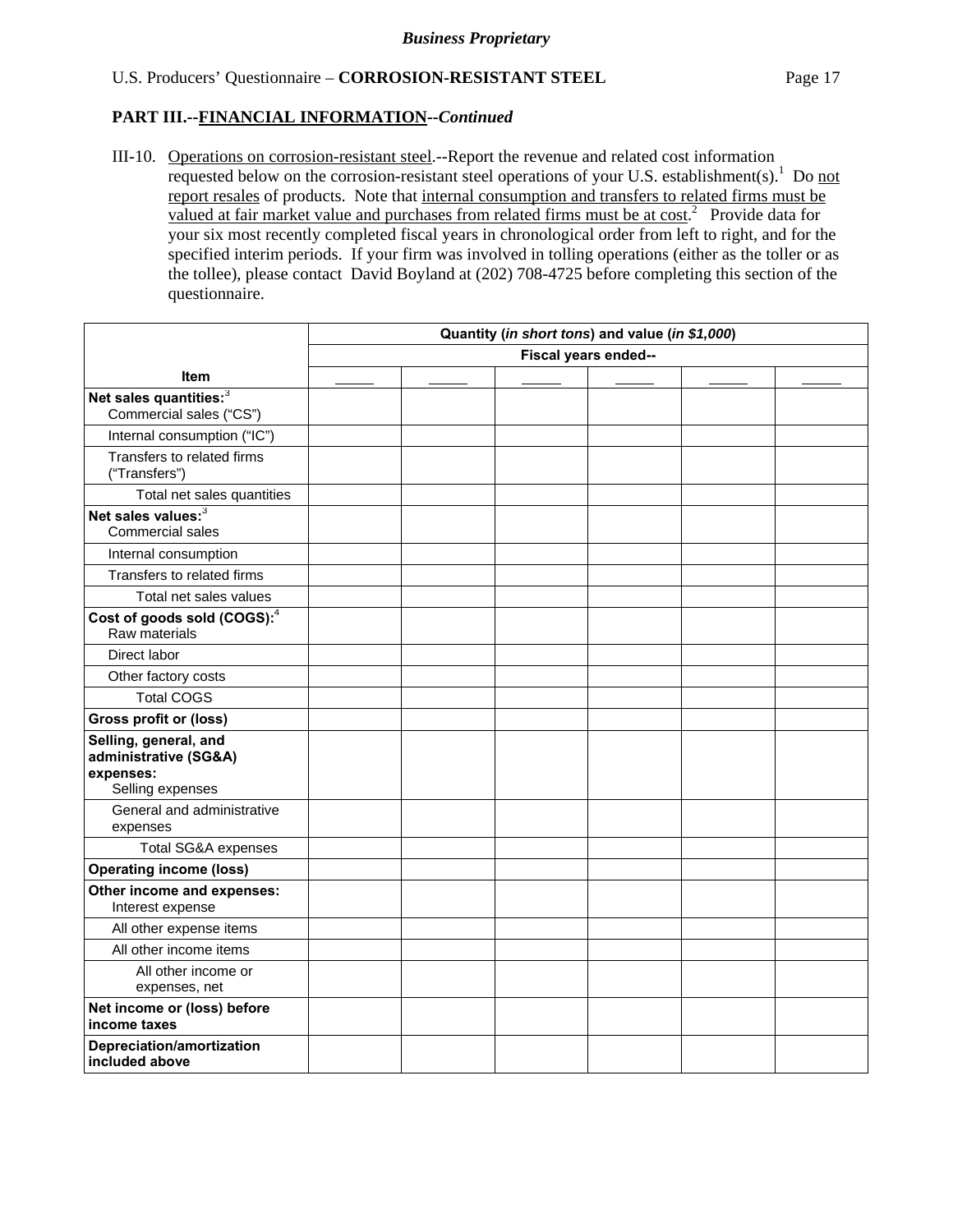#### **PART III.--FINANCIAL INFORMATION***--Continued*

#### III-10. **Operations on corrosion-resistant steel**.--*Continued*

|                                                           | Quantity (in short tons) and value (in \$1,000) |                   |  |  |
|-----------------------------------------------------------|-------------------------------------------------|-------------------|--|--|
| ltem                                                      | January-June 2011                               | January-June 2012 |  |  |
| Net sales quantities: <sup>3</sup>                        |                                                 |                   |  |  |
| <b>Commercial sales</b>                                   |                                                 |                   |  |  |
| Internal consumption                                      |                                                 |                   |  |  |
| Transfers to related firms                                |                                                 |                   |  |  |
| Total net sales quantities                                |                                                 |                   |  |  |
| Net sales values: <sup>3</sup><br><b>Commercial sales</b> |                                                 |                   |  |  |
| Internal consumption                                      |                                                 |                   |  |  |
| Transfers to related firms                                |                                                 |                   |  |  |
| Total net sales values                                    |                                                 |                   |  |  |
| Cost of goods sold (COGS): <sup>4</sup><br>Raw materials  |                                                 |                   |  |  |
| Direct labor                                              |                                                 |                   |  |  |
| Other factory costs                                       |                                                 |                   |  |  |
| <b>Total COGS</b>                                         |                                                 |                   |  |  |
| <b>Gross profit or (loss)</b>                             |                                                 |                   |  |  |
| Selling, general, and administrative (SG&A)               |                                                 |                   |  |  |
| expenses:<br>Selling expenses                             |                                                 |                   |  |  |
| General and administrative expenses                       |                                                 |                   |  |  |
| <b>Total SG&amp;A expenses</b>                            |                                                 |                   |  |  |
| <b>Operating income (loss)</b>                            |                                                 |                   |  |  |
| Other income and expenses:<br>Interest expense            |                                                 |                   |  |  |
| All other expense items                                   |                                                 |                   |  |  |
| All other income items                                    |                                                 |                   |  |  |
| All other income or expenses, net                         |                                                 |                   |  |  |
| Net income or (loss) before income taxes                  |                                                 |                   |  |  |
| Depreciation/amortization included above<br>1.            | $\sim$ $\sim$                                   |                   |  |  |

<sup>1</sup> Include only sales (whether *domestic or export*) and costs related to your <u>U.S. manufacturing operations</u>.<br><sup>2</sup> Please *eliminate any profits or (losses) on inputs from related firms pursuant question III-8.* 

<sup>3</sup> Less discounts, returns, allowances, and prepaid freight. The quantities and values should approximate the corresponding shipment quantities and values reported in Part II of this questionnaire.

<sup>4</sup> COGS should include costs associated with CS, IC, and Transfers, as well as export shipments in question II-8.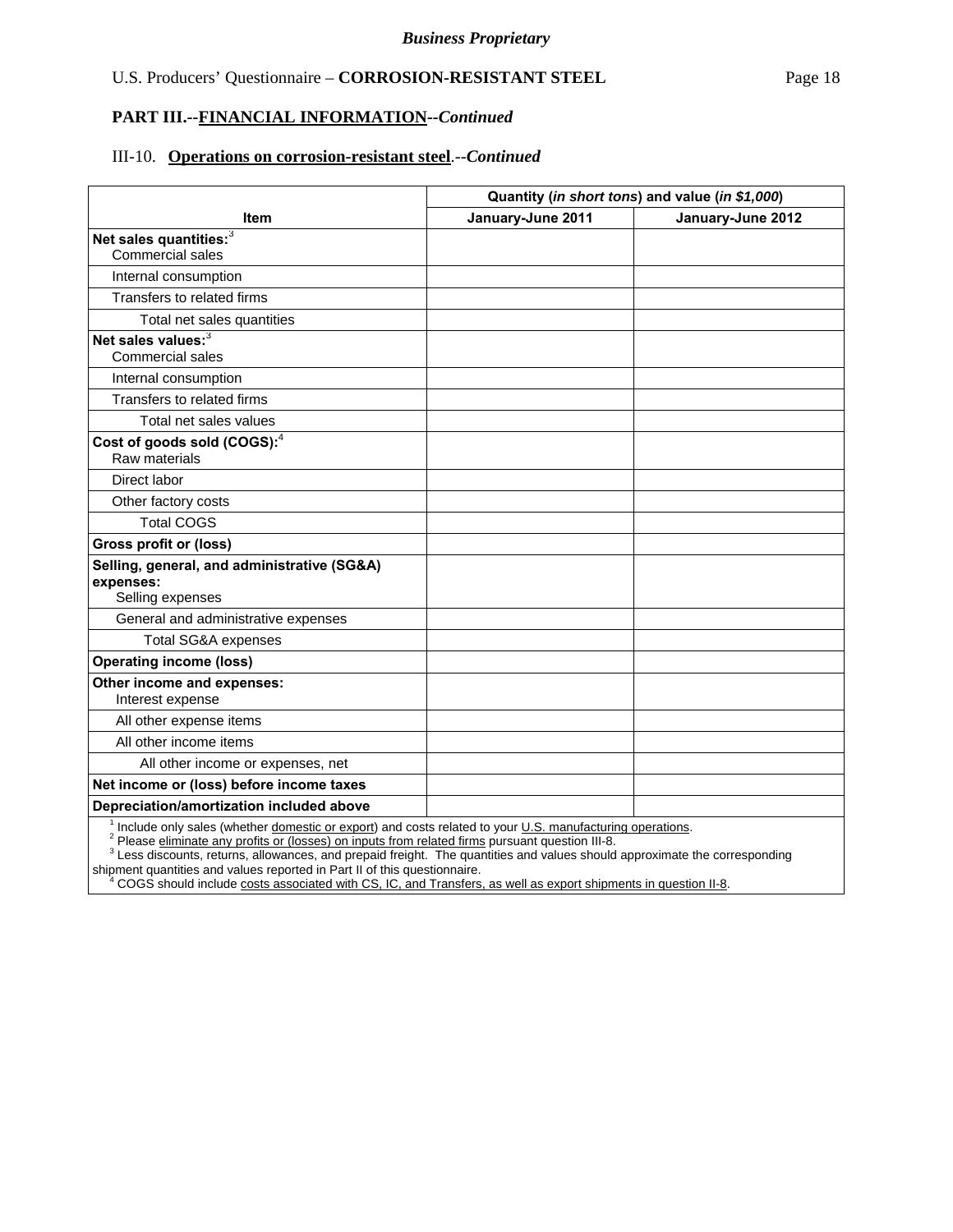# **PART III.--FINANCIAL INFORMATION***--Continued*

III-11. **Asset values**.--Report the total assets (i.e., both current and long-term assets) associated with the production, warehousing, and sale of corrosion-resistant steel. If your firm does not maintain some or all of the specific asset information necessary to calculate total assets for corrosionresistant steel in the normal course of business, please estimate this information based upon a method (such as production, sales, or costs) that is consistent with your cost allocations in the previous question. Provide data as of the end of your six most recently completed fiscal years in chronological order from left to right.

Note: Total assets should reflect net assets after any accumulated depreciation and allowances deducted. Total assets should be allocated to the subject products if these assets are also related to other products. Please provide a brief explanation if there are any substantial changes in total asset value during the period; e.g., due to asset write-offs, revaluation, and major purchases.

| Value (in \$1,000) |  |                      |  |  |  |  |  |  |  |  |
|--------------------|--|----------------------|--|--|--|--|--|--|--|--|
|                    |  | Fiscal years ended-- |  |  |  |  |  |  |  |  |
| <b>Item</b>        |  |                      |  |  |  |  |  |  |  |  |
| Total assets (net) |  |                      |  |  |  |  |  |  |  |  |

III-12. **Capital expenditures and research and development expenses.--**Report your firm's capital expenditures and research and development expenses on corrosion-resistant steel. Provide data for your six most recently completed fiscal years in chronological order from left to right, and for the specified interim periods.

|                                      | Value ( <i>in \$1,000</i> ) |                      |  |  |  |  |      |              |  |  |
|--------------------------------------|-----------------------------|----------------------|--|--|--|--|------|--------------|--|--|
|                                      |                             | Fiscal years ended-- |  |  |  |  |      | January-June |  |  |
| Item                                 |                             |                      |  |  |  |  | 2011 | 2012         |  |  |
| Capital expenditures                 |                             |                      |  |  |  |  |      |              |  |  |
| Research and development<br>expenses |                             |                      |  |  |  |  |      |              |  |  |

III-13. **Data consistency and reconciliation.--**Please indicate whether your financial data for questions III-10, 11, and 12 are based on a calendar year or your fiscal year:

| Calendar year               |  |  |
|-----------------------------|--|--|
| $\Box$ Fiscal year (specify |  |  |

Please note the quantities and values reported in question III-10 should reconcile with the data reported in question II-8 (including export shipments) as long as they are reported on the same calendar year basis.

Do these data in question III-10 reconcile with data in question II-8?

 $\Box$  Yes  $\Box$  No--Please explain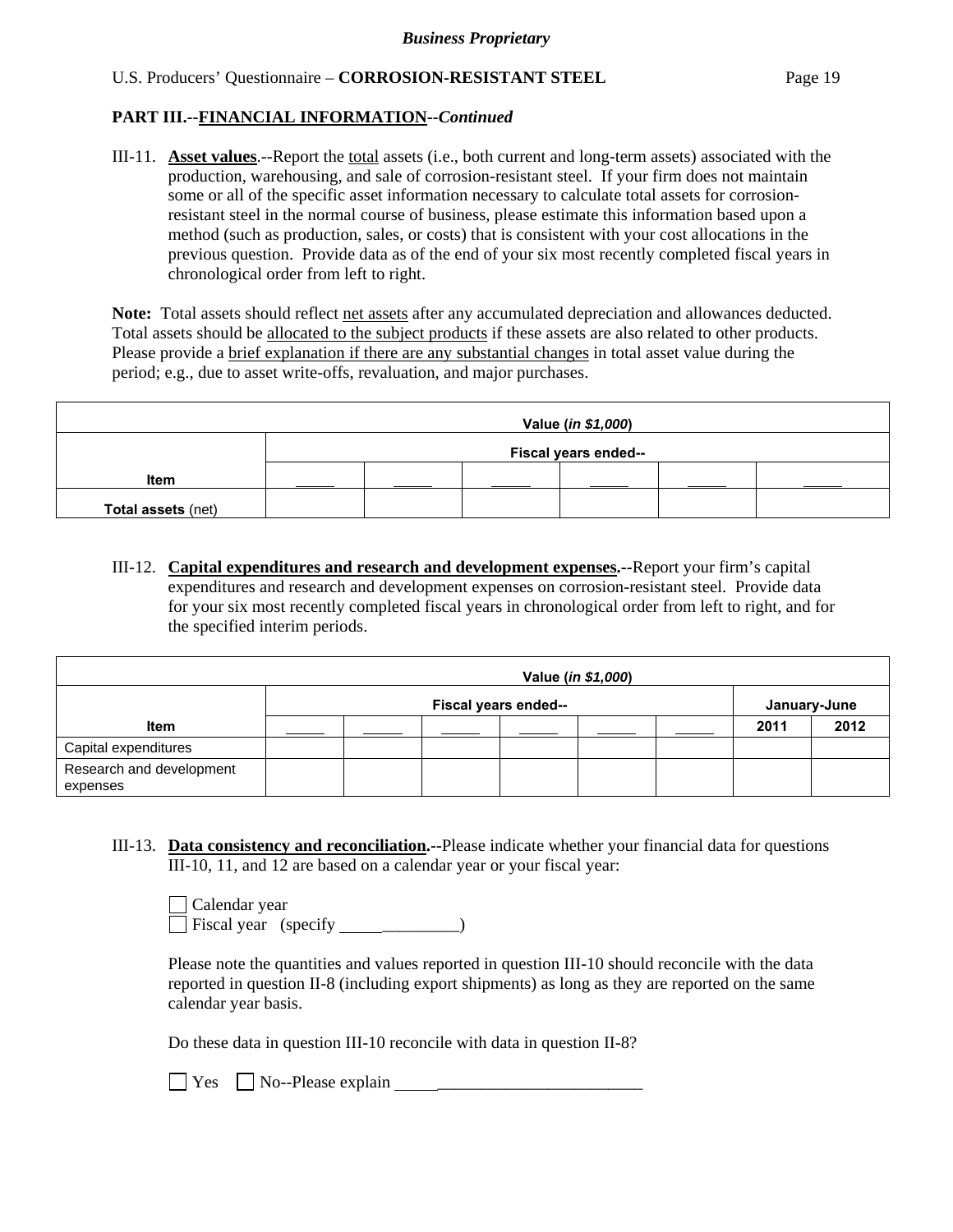# **PART IV.--PRICING AND MARKET FACTORS**

Further information on this part of the questionnaire can be obtained from Samantha Day (202-205-2088, Samantha.Day@usitc.gov)

**Contact information.**-- Please identify the responsible individual and the manner by which Commission staff may contact that individual regarding the confidential information submitted in part IV.

| Name      |  |
|-----------|--|
| Title     |  |
| Email     |  |
| Telephone |  |
| Fax       |  |

#### **PRICE DATA**

- IV-1. This question requests quarterly quantity and value data, f.o.b. your U.S. point of shipment, for your commercial shipments to unrelated U.S. customers since 2006 of the following products produced by your firm.
	- *Product 1***.--Hot-dipped galvanized carbon steel sheet, in coils, ASTM A-653, DQSK, minimum spangle, G-40 to G-60 coating weight (Z120 to Z180 in metric coating weight), 40" to 70" in width, 0.018" to under 0.020" in thickness.**
	- *Product 2***.--Hot-dipped galvanized carbon steel sheet, in coils, ASTM A-653, Structural Quality, Grade 80, <G60, regular or minimum spangle, not annealed, 40" to 70" in width, 0.018" to under 0.020" in thickness**.
	- *Product 3***.--Electrolytically zinc coated carbon steel sheet, in coils, ASTM A-879, 50-90 grams/square meter per side coating, without organic coating, forming steel, 40" to under 60" in width, 0.022" to under 0.044" in thickness.**
	- *Product 4***.--Hot-dipped galvanized carbon steel sheet, in coils, bake hardenable, 43" to 73" in width, 0.0232" to 0.0591" in thickness, coating weight 50G to 70G (Z100 to Z140 in metric coating weight).**

**Please note that total dollar values should be f.o.b., U.S. point of shipment and should not include U.S.-inland transportation costs. Total dollar values should reflect the** *final net* **amount paid to you (i.e., should be net of all deductions for discounts or rebates). See instruction booklet.**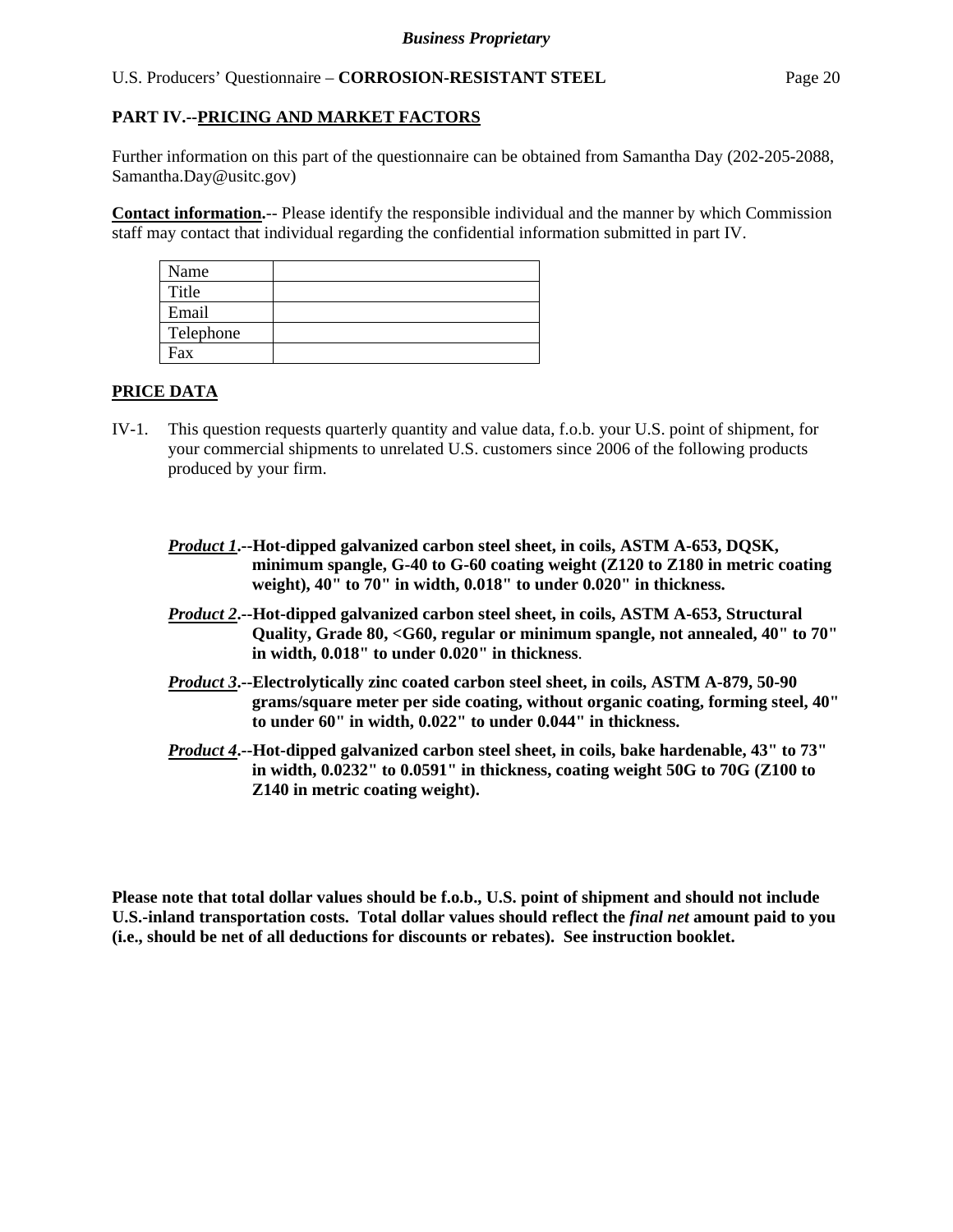IV-1. Pricing data.--Report below the quarterly price data<sup>1</sup> for pricing products<sup>2</sup> produced and sold by your firm through CONTRACT sales. **Please note that value is requested in ACTUAL DOLLARS not \$1,000s dollars.**

|                                                                                                                                                                                                                                                           |          |       | <b>Contract Sales</b> |       |          |       |          |       |
|-----------------------------------------------------------------------------------------------------------------------------------------------------------------------------------------------------------------------------------------------------------|----------|-------|-----------------------|-------|----------|-------|----------|-------|
| (Quantity in short tons, value in dollars)<br><b>Product 2</b><br>Product 3<br><b>Product 1</b><br>Product 4                                                                                                                                              |          |       |                       |       |          |       |          |       |
|                                                                                                                                                                                                                                                           |          |       |                       |       |          |       |          |       |
| <b>Period of shipment</b>                                                                                                                                                                                                                                 | Quantity | Value | Quantity              | Value | Quantity | Value | Quantity | Value |
| 2006:<br>January-March                                                                                                                                                                                                                                    |          |       |                       |       |          |       |          |       |
| April-June                                                                                                                                                                                                                                                |          |       |                       |       |          |       |          |       |
| July-September                                                                                                                                                                                                                                            |          |       |                       |       |          |       |          |       |
| October-December                                                                                                                                                                                                                                          |          |       |                       |       |          |       |          |       |
| 2007:                                                                                                                                                                                                                                                     |          |       |                       |       |          |       |          |       |
| January-March                                                                                                                                                                                                                                             |          |       |                       |       |          |       |          |       |
| April-June                                                                                                                                                                                                                                                |          |       |                       |       |          |       |          |       |
| July-September                                                                                                                                                                                                                                            |          |       |                       |       |          |       |          |       |
| October-December                                                                                                                                                                                                                                          |          |       |                       |       |          |       |          |       |
| 2008:                                                                                                                                                                                                                                                     |          |       |                       |       |          |       |          |       |
| January-March                                                                                                                                                                                                                                             |          |       |                       |       |          |       |          |       |
| April-June                                                                                                                                                                                                                                                |          |       |                       |       |          |       |          |       |
| July-September                                                                                                                                                                                                                                            |          |       |                       |       |          |       |          |       |
| October-December                                                                                                                                                                                                                                          |          |       |                       |       |          |       |          |       |
| 2009:                                                                                                                                                                                                                                                     |          |       |                       |       |          |       |          |       |
| January-March                                                                                                                                                                                                                                             |          |       |                       |       |          |       |          |       |
| April-June                                                                                                                                                                                                                                                |          |       |                       |       |          |       |          |       |
| July-September                                                                                                                                                                                                                                            |          |       |                       |       |          |       |          |       |
| October-December                                                                                                                                                                                                                                          |          |       |                       |       |          |       |          |       |
| 2010:<br>January-March                                                                                                                                                                                                                                    |          |       |                       |       |          |       |          |       |
| April-June                                                                                                                                                                                                                                                |          |       |                       |       |          |       |          |       |
| July-September                                                                                                                                                                                                                                            |          |       |                       |       |          |       |          |       |
| October-December                                                                                                                                                                                                                                          |          |       |                       |       |          |       |          |       |
| $\sqrt{2011}$<br>January-March                                                                                                                                                                                                                            |          |       |                       |       |          |       |          |       |
| April-June                                                                                                                                                                                                                                                |          |       |                       |       |          |       |          |       |
| July-September                                                                                                                                                                                                                                            |          |       |                       |       |          |       |          |       |
| October-December                                                                                                                                                                                                                                          |          |       |                       |       |          |       |          |       |
| 2012:                                                                                                                                                                                                                                                     |          |       |                       |       |          |       |          |       |
| January-March                                                                                                                                                                                                                                             |          |       |                       |       |          |       |          |       |
| April-June                                                                                                                                                                                                                                                |          |       |                       |       |          |       |          |       |
| $1$ Net values (i.e., gross sales values less all discounts, allowances, rebates, prepaid freight, and the value of<br>returned goods), f.o.b. your U.S. point of shipment.<br>$2$ Pricing product definitions are provided on the first page of Part IV. |          |       |                       |       |          |       |          |       |
| Note.--If your product does not exactly meet the product specifications but is competitive with the specified product,<br>provide a description of your product. Also, please explain any anomalies in your reported pricing data.                        |          |       |                       |       |          |       |          |       |
|                                                                                                                                                                                                                                                           |          |       |                       |       |          |       |          |       |
|                                                                                                                                                                                                                                                           |          |       |                       |       |          |       |          |       |
|                                                                                                                                                                                                                                                           |          |       |                       |       |          |       |          |       |
|                                                                                                                                                                                                                                                           |          |       |                       |       |          |       |          |       |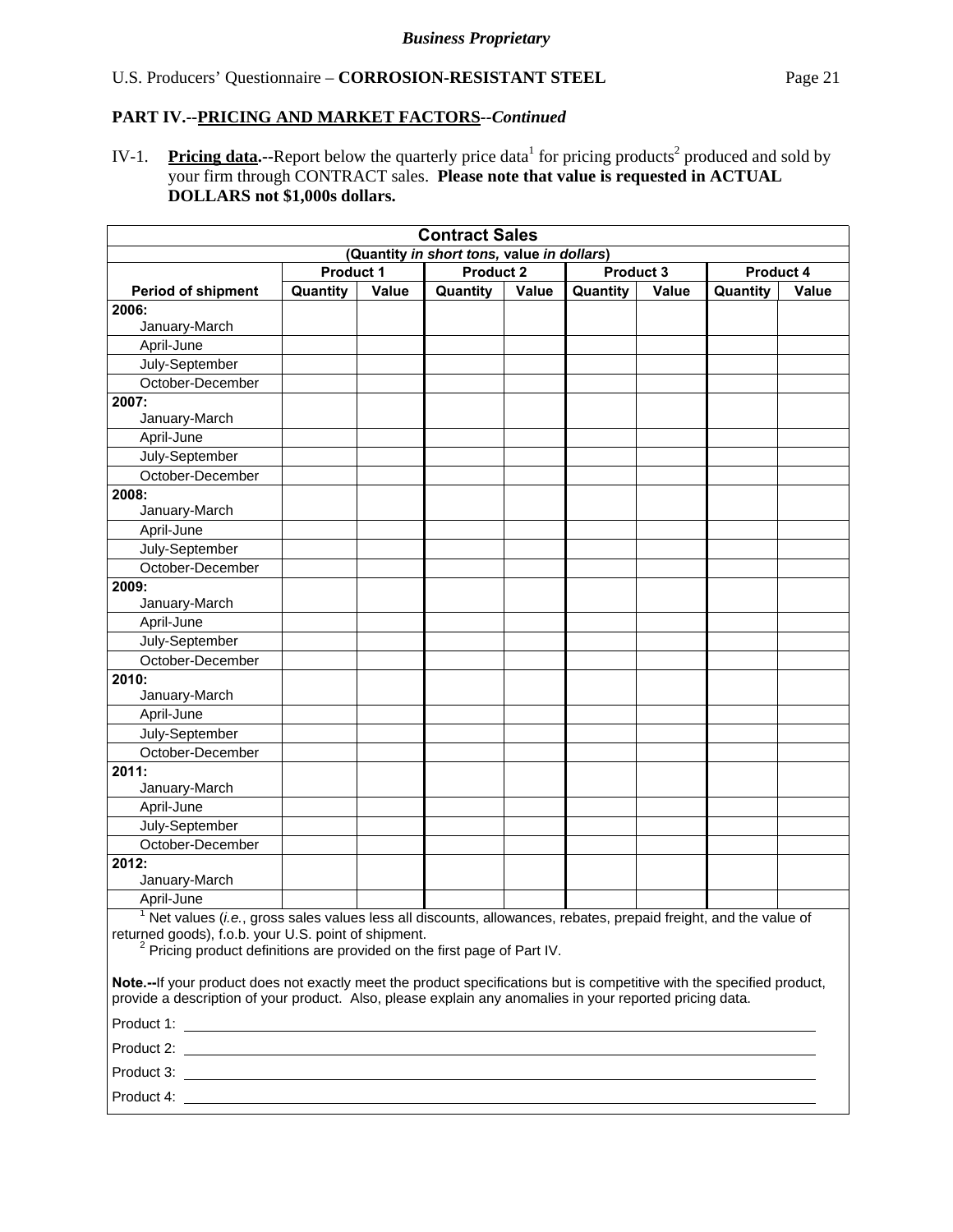IV-1. Pricing data.-- Report below the quarterly price data<sup>1</sup> for pricing products<sup>2</sup> produced and sold by your firm through NON-CONTRACT sales. **Please note that value is requested in ACTUAL DOLLARS not \$1,000s dollars.** 

| <b>Non-contract Sales</b><br>(Quantity in short tons, value in dollars)                                                                                                                                                                                   |          |       |          |       |                          |  |          |              |  |
|-----------------------------------------------------------------------------------------------------------------------------------------------------------------------------------------------------------------------------------------------------------|----------|-------|----------|-------|--------------------------|--|----------|--------------|--|
| <b>Product 2</b><br><b>Product 1</b><br><b>Product 3</b><br>Product 4                                                                                                                                                                                     |          |       |          |       |                          |  |          |              |  |
| <b>Period of shipment</b>                                                                                                                                                                                                                                 | Quantity | Value | Quantity | Value | Quantity<br><b>Value</b> |  | Quantity | <b>Value</b> |  |
| 2006:                                                                                                                                                                                                                                                     |          |       |          |       |                          |  |          |              |  |
| January-March                                                                                                                                                                                                                                             |          |       |          |       |                          |  |          |              |  |
| April-June                                                                                                                                                                                                                                                |          |       |          |       |                          |  |          |              |  |
| July-September                                                                                                                                                                                                                                            |          |       |          |       |                          |  |          |              |  |
| October-December                                                                                                                                                                                                                                          |          |       |          |       |                          |  |          |              |  |
| 2007:                                                                                                                                                                                                                                                     |          |       |          |       |                          |  |          |              |  |
| January-March                                                                                                                                                                                                                                             |          |       |          |       |                          |  |          |              |  |
| April-June                                                                                                                                                                                                                                                |          |       |          |       |                          |  |          |              |  |
| July-September                                                                                                                                                                                                                                            |          |       |          |       |                          |  |          |              |  |
| October-December                                                                                                                                                                                                                                          |          |       |          |       |                          |  |          |              |  |
| 2008:                                                                                                                                                                                                                                                     |          |       |          |       |                          |  |          |              |  |
| January-March                                                                                                                                                                                                                                             |          |       |          |       |                          |  |          |              |  |
| April-June                                                                                                                                                                                                                                                |          |       |          |       |                          |  |          |              |  |
| July-September                                                                                                                                                                                                                                            |          |       |          |       |                          |  |          |              |  |
| October-December                                                                                                                                                                                                                                          |          |       |          |       |                          |  |          |              |  |
| 2009:                                                                                                                                                                                                                                                     |          |       |          |       |                          |  |          |              |  |
| January-March                                                                                                                                                                                                                                             |          |       |          |       |                          |  |          |              |  |
| April-June                                                                                                                                                                                                                                                |          |       |          |       |                          |  |          |              |  |
| July-September                                                                                                                                                                                                                                            |          |       |          |       |                          |  |          |              |  |
| October-December                                                                                                                                                                                                                                          |          |       |          |       |                          |  |          |              |  |
| 2010:<br>January-March                                                                                                                                                                                                                                    |          |       |          |       |                          |  |          |              |  |
| April-June                                                                                                                                                                                                                                                |          |       |          |       |                          |  |          |              |  |
| July-September                                                                                                                                                                                                                                            |          |       |          |       |                          |  |          |              |  |
| October-December                                                                                                                                                                                                                                          |          |       |          |       |                          |  |          |              |  |
| 2011:                                                                                                                                                                                                                                                     |          |       |          |       |                          |  |          |              |  |
| January-March                                                                                                                                                                                                                                             |          |       |          |       |                          |  |          |              |  |
| April-June                                                                                                                                                                                                                                                |          |       |          |       |                          |  |          |              |  |
| July-September                                                                                                                                                                                                                                            |          |       |          |       |                          |  |          |              |  |
| October-December                                                                                                                                                                                                                                          |          |       |          |       |                          |  |          |              |  |
| 2012:<br>January-March                                                                                                                                                                                                                                    |          |       |          |       |                          |  |          |              |  |
| April-June                                                                                                                                                                                                                                                |          |       |          |       |                          |  |          |              |  |
| $1$ Net values (i.e., gross sales values less all discounts, allowances, rebates, prepaid freight, and the value of<br>returned goods), f.o.b. your U.S. point of shipment.<br>$2$ Pricing product definitions are provided on the first page of Part IV. |          |       |          |       |                          |  |          |              |  |
| Note.--If your product does not exactly meet the product specifications but is competitive with the specified product,<br>provide a description of your product. Also, please explain any anomalies in your reported pricing data.                        |          |       |          |       |                          |  |          |              |  |
|                                                                                                                                                                                                                                                           |          |       |          |       |                          |  |          |              |  |
|                                                                                                                                                                                                                                                           |          |       |          |       |                          |  |          |              |  |
|                                                                                                                                                                                                                                                           |          |       |          |       |                          |  |          |              |  |
|                                                                                                                                                                                                                                                           |          |       |          |       |                          |  |          |              |  |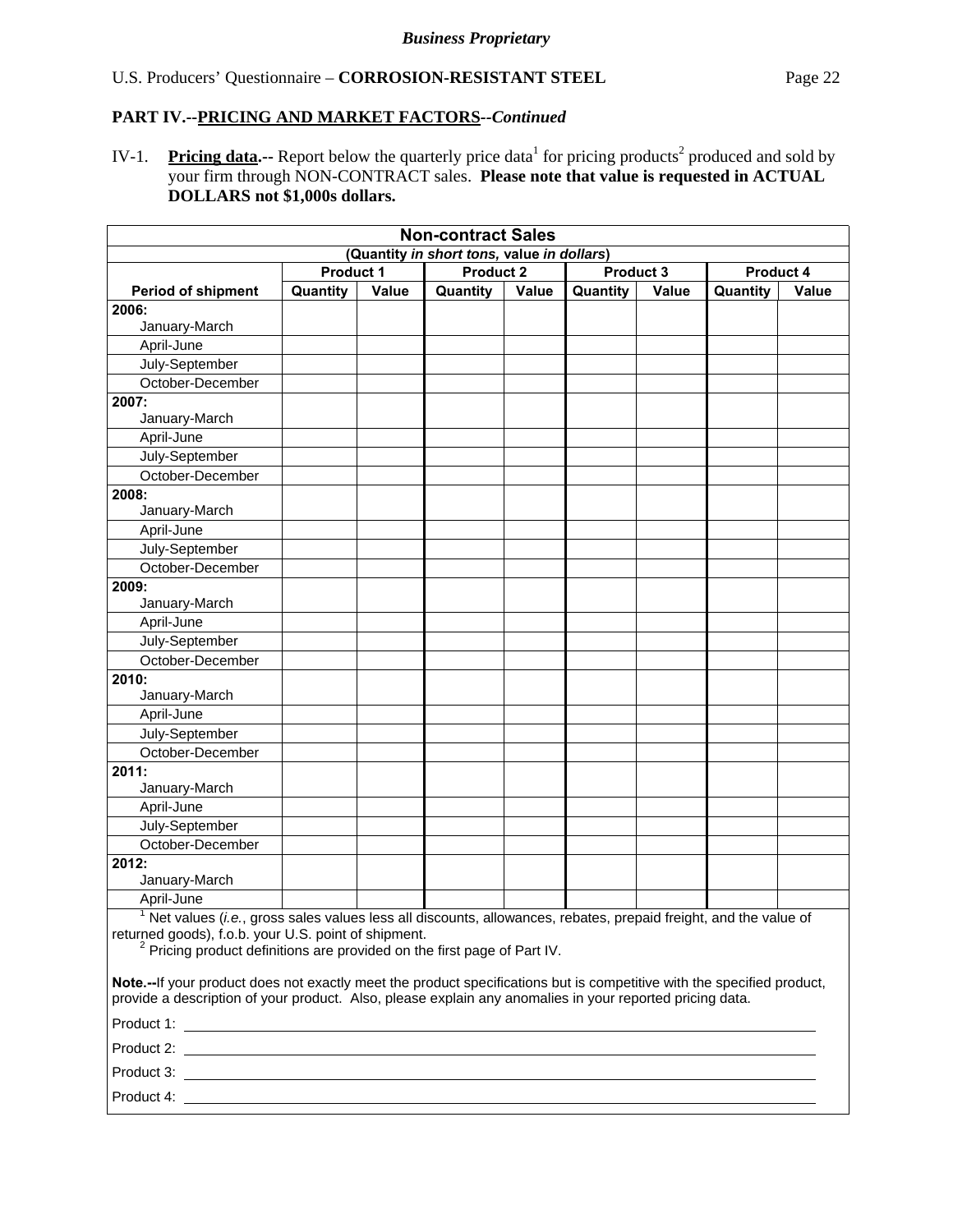# **PART IV.--PRICING AND MARKET FACTORS***--Continued*

IV-2. **Price setting.--** How does your firm determine the prices that it charges for sales of corrosionresistant steel (*check all that apply*)? If your firm issues price lists, please submit sample pages of a recent list.

| <b>Customer type</b>                      | <b>Transaction</b><br>by<br>transaction | <b>Contracts</b> | <b>Set</b><br>price<br>lists | <b>Other</b> | If other, describe |
|-------------------------------------------|-----------------------------------------|------------------|------------------------------|--------------|--------------------|
| Automotive end user                       |                                         |                  |                              | Г            |                    |
| Construction end user                     |                                         |                  |                              |              |                    |
| Other end user (specify: _                |                                         |                  |                              |              |                    |
| Steel service centers and<br>distributors |                                         |                  |                              |              |                    |

# IV-3. **Discount policy.--** Please indicate and describe your firm's discount policies (*check all that apply*).

| <b>Customer type</b>                      | Quantity<br>discounts | Annual<br>total<br>volume<br>discounts | <b>No</b><br>discount<br>policy | <b>Other</b> | If other, describe |
|-------------------------------------------|-----------------------|----------------------------------------|---------------------------------|--------------|--------------------|
| Automotive end user                       |                       |                                        |                                 |              |                    |
| Construction end user                     |                       |                                        |                                 |              |                    |
| Other end user (specify:                  |                       |                                        |                                 |              |                    |
| Steel service centers and<br>distributors |                       |                                        |                                 |              |                    |

#### IV-4. **Pricing terms for corrosion-resistant steel.--**

(a) What are your firm's typical sales terms for its U.S.-produced corrosion-resistant steel?

| <b>Customer type</b>                      | <b>Net 30</b><br>days | <b>Net 60</b><br>days | 2/10 net 30<br>days | Other (specify) |
|-------------------------------------------|-----------------------|-----------------------|---------------------|-----------------|
| Automotive end user                       |                       |                       |                     |                 |
| Construction end user                     |                       |                       |                     |                 |
| Other end user (specify: _____)           |                       |                       |                     |                 |
| Steel service centers and<br>distributors |                       |                       |                     |                 |

 (b) On what basis are your prices of domestic corrosion-resistant steel usually quoted *(check delivered or f.o.b for each applicable end use)*?

| <b>Customer type</b>                   | <b>Delivered</b> | F.o.b. | If f.o.b., specify point |
|----------------------------------------|------------------|--------|--------------------------|
| Automotive end user                    |                  |        |                          |
| Construction end user                  |                  |        |                          |
| Other end user (specify: _____)        |                  |        |                          |
| Steel service centers and distributors |                  |        |                          |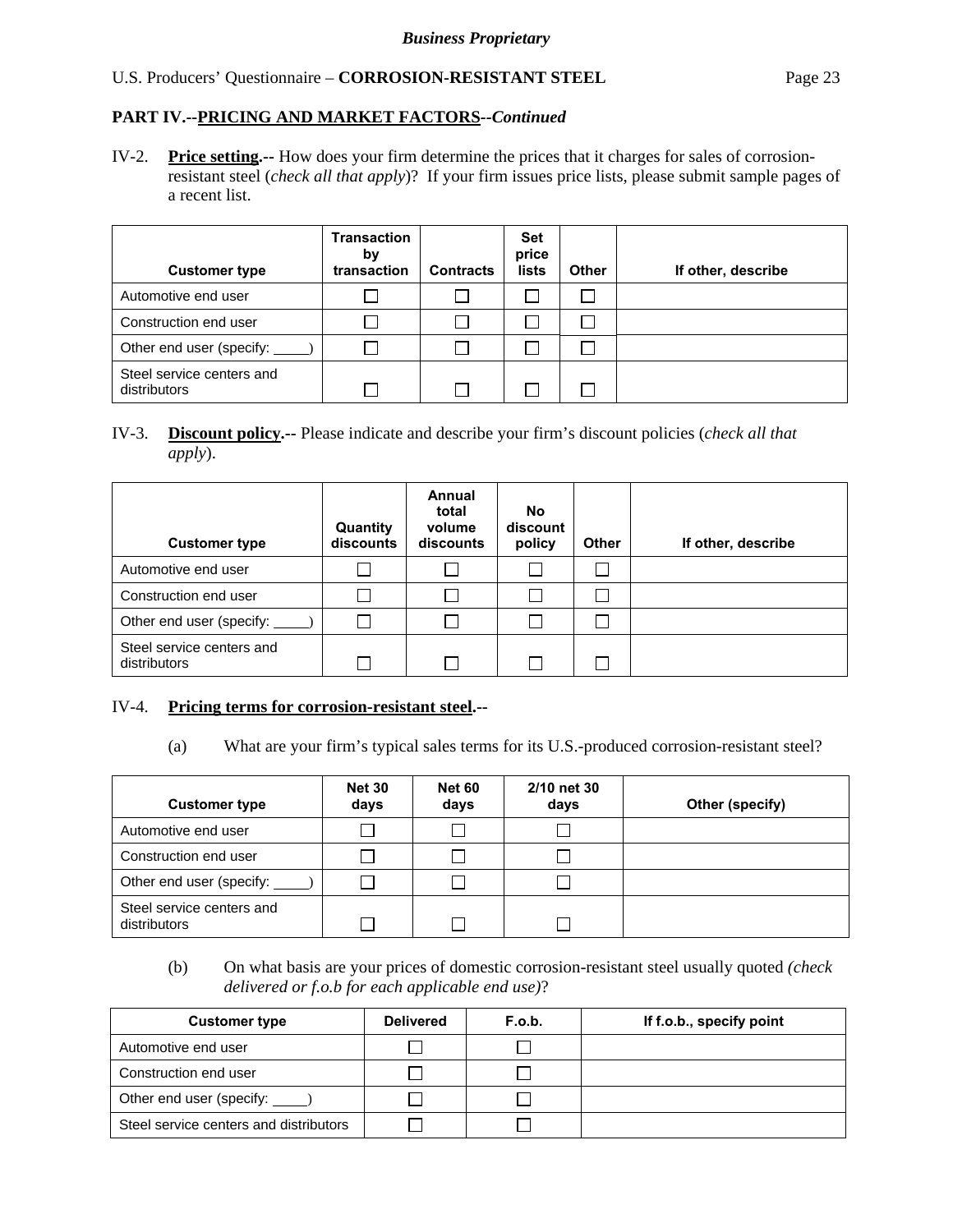# **PART IV.--PRICING AND MARKET FACTORS***--Continued*

| IV-5. | <b>Financing.</b> -- Does your firm offer financing to customers located in the United States?                                                                                                                                     |                                |   |                                  |               |        |      |  |  |  |
|-------|------------------------------------------------------------------------------------------------------------------------------------------------------------------------------------------------------------------------------------|--------------------------------|---|----------------------------------|---------------|--------|------|--|--|--|
|       | Yes-Please describe.<br>No                                                                                                                                                                                                         |                                |   |                                  |               |        |      |  |  |  |
|       |                                                                                                                                                                                                                                    |                                |   |                                  |               |        |      |  |  |  |
|       |                                                                                                                                                                                                                                    |                                |   |                                  |               |        |      |  |  |  |
|       |                                                                                                                                                                                                                                    |                                |   |                                  |               |        |      |  |  |  |
| IV-6. | Contract versus spot.-- Approximately what share of your firm's sales of its U.S.-produced<br>corrosion-resistant steel in 2011 was on a (1) long-term contract basis, (2) short-term contract<br>basis, and (3) spot sales basis? |                                |   |                                  |               |        |      |  |  |  |
|       | Share of 2011 sales to                                                                                                                                                                                                             |                                |   |                                  |               |        |      |  |  |  |
|       |                                                                                                                                                                                                                                    |                                |   |                                  |               | Other: |      |  |  |  |
|       | <b>Type of sale</b>                                                                                                                                                                                                                | <b>Automotive</b><br>end users |   | <b>Construction</b><br>end users |               |        |      |  |  |  |
|       | Long-term contracts (multiple deliveries for<br>more than 12 months)                                                                                                                                                               |                                | % |                                  | $\frac{0}{0}$ |        | $\%$ |  |  |  |
|       | Short-term contracts (multiple deliveries up<br>to and including 12 months)                                                                                                                                                        |                                | % |                                  | %             |        | $\%$ |  |  |  |
|       | Spot sales (for a single delivery)                                                                                                                                                                                                 |                                | % |                                  | $\%$          |        | %    |  |  |  |

IV-7. **Contract length.**-- Please specify the share of your firm's 2011 sales that fall within each specified category.

| $0$ to $3$<br>months | 4 to 6<br>months | 7 to 12<br>months | Longer than<br>one vear | Non-contract<br>sales | Total |
|----------------------|------------------|-------------------|-------------------------|-----------------------|-------|
| %                    | %                | %                 | %                       | %                     | 100 % |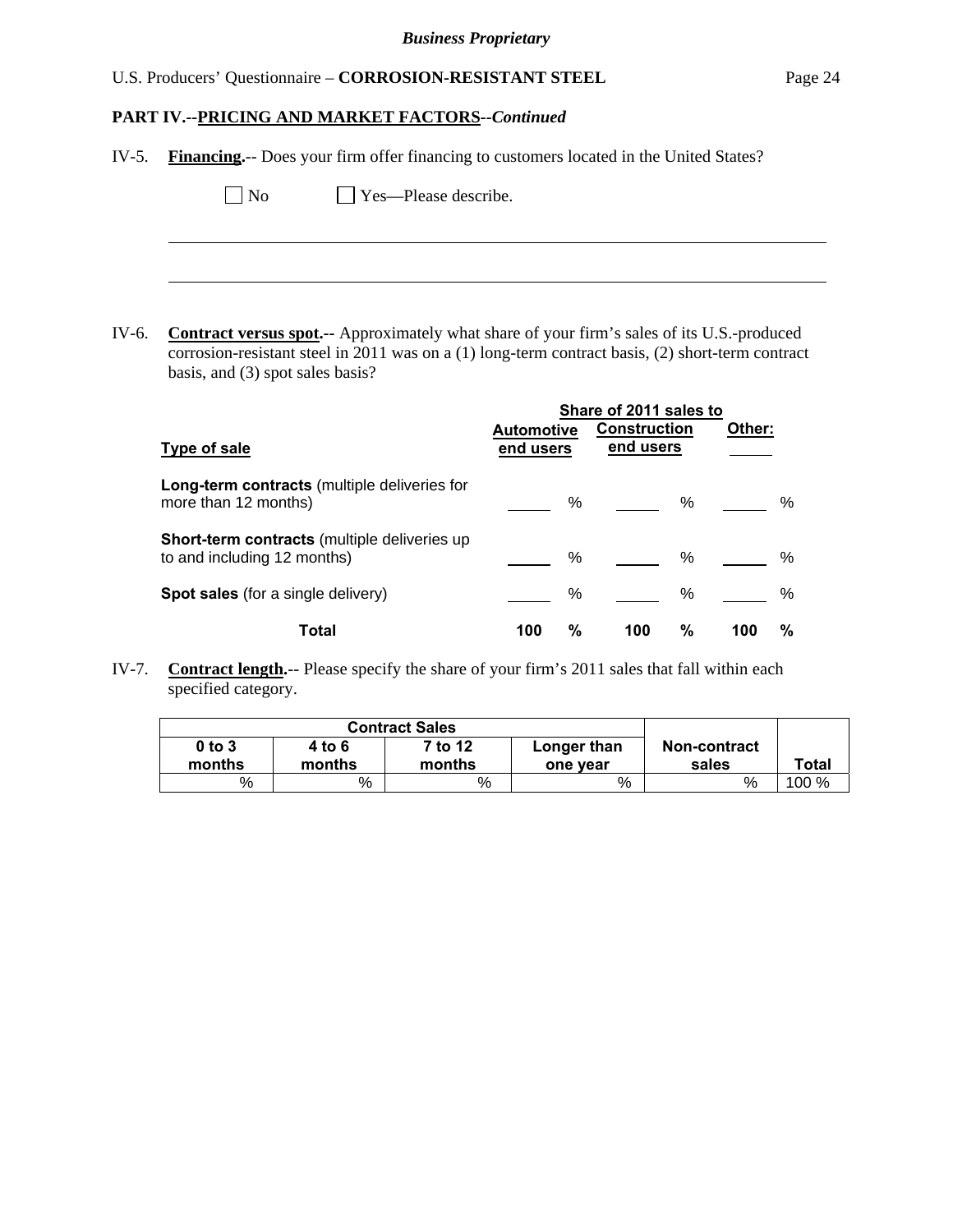# **PART IV.--PRICING AND MARKET FACTORS***--Continued*

IV-8. **Contract provisions.--** Please fill out the table with respect to provisions of your typical sales contracts for corrosion-resistant steel (or check "not applicable" if your firm does not sell on a long term and/or short term contract basis).

| <b>Typical sales contract</b><br>provisions | <b>Item</b>    | <b>Short term contracts</b><br>(multiple deliveries up to<br>and including 12 months) | Long term contracts<br>(multiple deliveries for more<br>than 12 months) |
|---------------------------------------------|----------------|---------------------------------------------------------------------------------------|-------------------------------------------------------------------------|
| Average contract duration                   | Number of days |                                                                                       |                                                                         |
| Price renegotiation (during the             | Yes            |                                                                                       |                                                                         |
| contract period)                            | No             |                                                                                       |                                                                         |
|                                             | Quantity       |                                                                                       |                                                                         |
| Fixed quantity and/or price                 | Price          |                                                                                       |                                                                         |
|                                             | <b>Both</b>    |                                                                                       |                                                                         |
|                                             | Yes            |                                                                                       |                                                                         |
| Meet or release provision                   | No             |                                                                                       |                                                                         |
| Not applicable                              |                |                                                                                       |                                                                         |

- IV-9. **Surcharges.**-- If you sell corrosion-resistant steel on a long-term contract basis, were there any provisions for price changes or surcharges during the pendency of the contract?
	- No Ses-- Please identify the indices used to determine the amounts of the surcharge or price change, the amounts of the surcharge or price change, the period of time during which it was effective, and the reason for the surcharge or price increase.
- IV-10. **Lead times.--**What is the average lead time between a customer's order and the date of delivery for your firm's sales of your U.S.-produced corrosion-resistant steel?

| <b>Source</b>     | Share of<br>2011 sales | Lead time (days) |
|-------------------|------------------------|------------------|
| From inventory    | ℅                      |                  |
| Produced to order | ℅                      |                  |
| Total             | 100 $%$                |                  |

 $\overline{a}$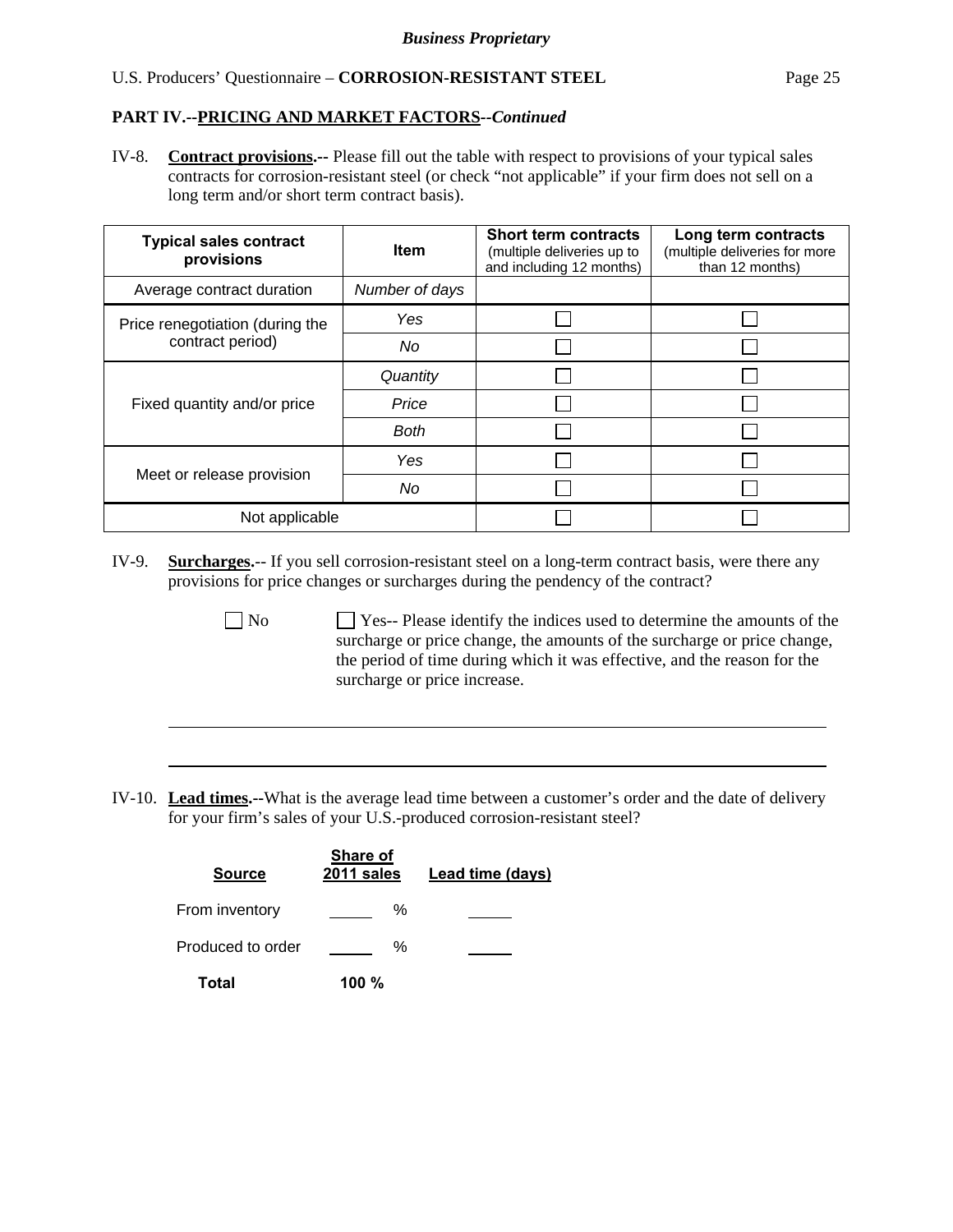# **PART IV.--PRICING AND MARKET FACTORS***--Continued*

|     |                                                                                                                                                                | IV-11. Just-in-time inventory.-- Does your firm offer just-in-time or similar inventory services for<br>corrosion-resistant steel customers located in the United States? |              |      |                                                                                                    |  |  |  |  |  |  |
|-----|----------------------------------------------------------------------------------------------------------------------------------------------------------------|---------------------------------------------------------------------------------------------------------------------------------------------------------------------------|--------------|------|----------------------------------------------------------------------------------------------------|--|--|--|--|--|--|
|     | $\Box$ No                                                                                                                                                      | Yes—Please describe.                                                                                                                                                      |              |      |                                                                                                    |  |  |  |  |  |  |
|     |                                                                                                                                                                |                                                                                                                                                                           |              |      |                                                                                                    |  |  |  |  |  |  |
|     | IV-12. Shipping information.--                                                                                                                                 |                                                                                                                                                                           |              |      |                                                                                                    |  |  |  |  |  |  |
| (a) | What is the approximate percentage of the total delivered cost of corrosion-resistant steel<br>that is accounted for by U.S. inland transportation costs?<br>% |                                                                                                                                                                           |              |      |                                                                                                    |  |  |  |  |  |  |
| (b) | Who generally arranges the transportation to your customers' locations?<br>$\Box$ your firm $\Box$ purchaser <i>(check one)</i>                                |                                                                                                                                                                           |              |      |                                                                                                    |  |  |  |  |  |  |
| (c) |                                                                                                                                                                | Indicate the approximate percentage of your sales of corrosion-resistant steel that are<br>delivered the following distances from your production facility.               |              |      |                                                                                                    |  |  |  |  |  |  |
|     |                                                                                                                                                                | <b>Distance from production facility</b>                                                                                                                                  | <b>Share</b> |      |                                                                                                    |  |  |  |  |  |  |
|     | Within 100 miles                                                                                                                                               |                                                                                                                                                                           |              | $\%$ |                                                                                                    |  |  |  |  |  |  |
|     | 101 to 1,000 miles                                                                                                                                             |                                                                                                                                                                           |              | %    |                                                                                                    |  |  |  |  |  |  |
|     | Over 1,000 miles                                                                                                                                               |                                                                                                                                                                           |              | %    |                                                                                                    |  |  |  |  |  |  |
|     |                                                                                                                                                                | <b>Total</b>                                                                                                                                                              | 100          | $\%$ |                                                                                                    |  |  |  |  |  |  |
|     |                                                                                                                                                                |                                                                                                                                                                           |              |      | IV-13. Geographical shipments.-- What is the geographic market area in the United States served by |  |  |  |  |  |  |

your firm's corrosion-resistant steel? (check all that apply)

| Geographic area                                                                                                             | $\sqrt{ }$ if applicable |
|-----------------------------------------------------------------------------------------------------------------------------|--------------------------|
| <b>Northeast.</b> –CT, ME, MA, NH, NJ, NY, PA, RI, and VT.                                                                  |                          |
| Midwest.-IL, IN, IA, KS, MI, MN, MO, NE, ND, OH, SD, and WI.                                                                |                          |
| <b>Southeast.–AL, DE, DC, FL, GA, KY, MD, MS, NC, SC, TN, VA, and WV.</b>                                                   |                          |
| <b>Central Southwest.–AR, LA, OK, and TX.</b>                                                                               |                          |
| <b>Mountains.-AZ, CO, ID, MT, NV, NM, UT, and WY.</b>                                                                       |                          |
| <b>Pacific Coast.–CA, OR, and WA.</b>                                                                                       |                          |
| <b>Other</b> .-All other markets in the United States not previously listed, including AK, HI,<br>PR, and VI, among others. |                          |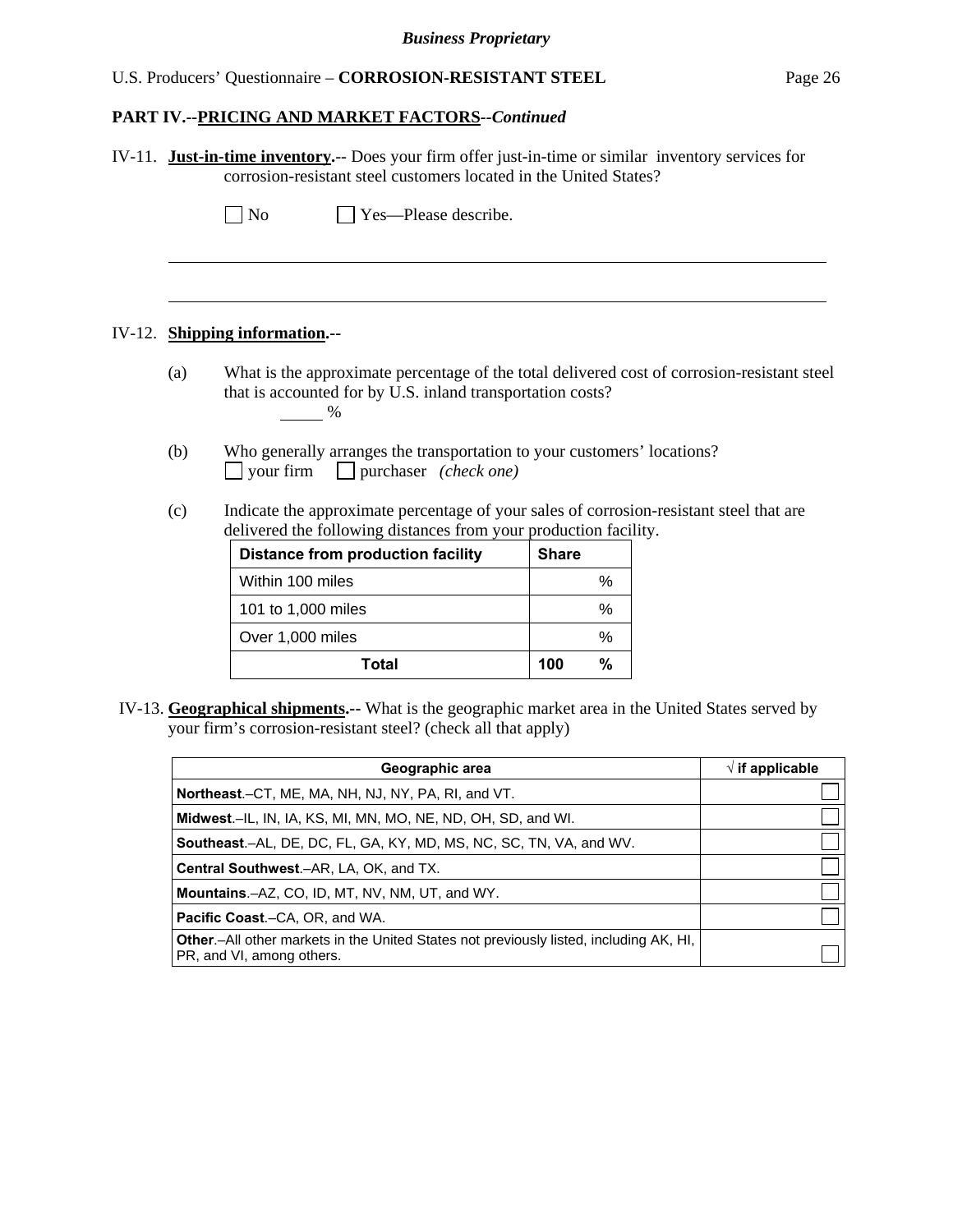IV-14. **End uses.--**List the three most common end uses of the corrosion-resistant steel that you manufacture. For each end-use product, what percentage of the total cost is accounted for by corrosion-resistant steel and other inputs?

|                 | Share of total cost of end use product<br>accounted for by |                        |       |
|-----------------|------------------------------------------------------------|------------------------|-------|
| End use product | <b>Corrosion-resistant</b><br>steel (percent)              | Other inputs (percent) | Total |
|                 | %                                                          | %                      | 100%  |
|                 | %                                                          | %                      | 100%  |
|                 | %                                                          | %                      | 100%  |

IV-15. **Changes in end uses.--**Have there been any changes in the end uses of corrosion-resistant steel since 2006? Do you anticipate any future changes?

| <b>Changes in end</b><br>uses | <b>No</b> | Yes | <b>Explain</b> |
|-------------------------------|-----------|-----|----------------|
| Changes since<br>2006         |           |     |                |
| Anticipated<br>changes        |           |     |                |

- IV-16. **Substitutes.--** Can other products be substituted for corrosion-resistant steel?
	- $\Box$  No  $\Box$  Yes--Please fill out the table.

|                |                   | End use in which this | Have changes in the prices of this<br>substitute affected the price for corrosion-<br>resistant steel? |            |                    |  |
|----------------|-------------------|-----------------------|--------------------------------------------------------------------------------------------------------|------------|--------------------|--|
|                | <b>Substitute</b> | substitute is used    | No l                                                                                                   | <b>Yes</b> | <b>Explanation</b> |  |
|                |                   |                       |                                                                                                        |            |                    |  |
| $\overline{2}$ |                   |                       |                                                                                                        |            |                    |  |
| 3.             |                   |                       |                                                                                                        |            |                    |  |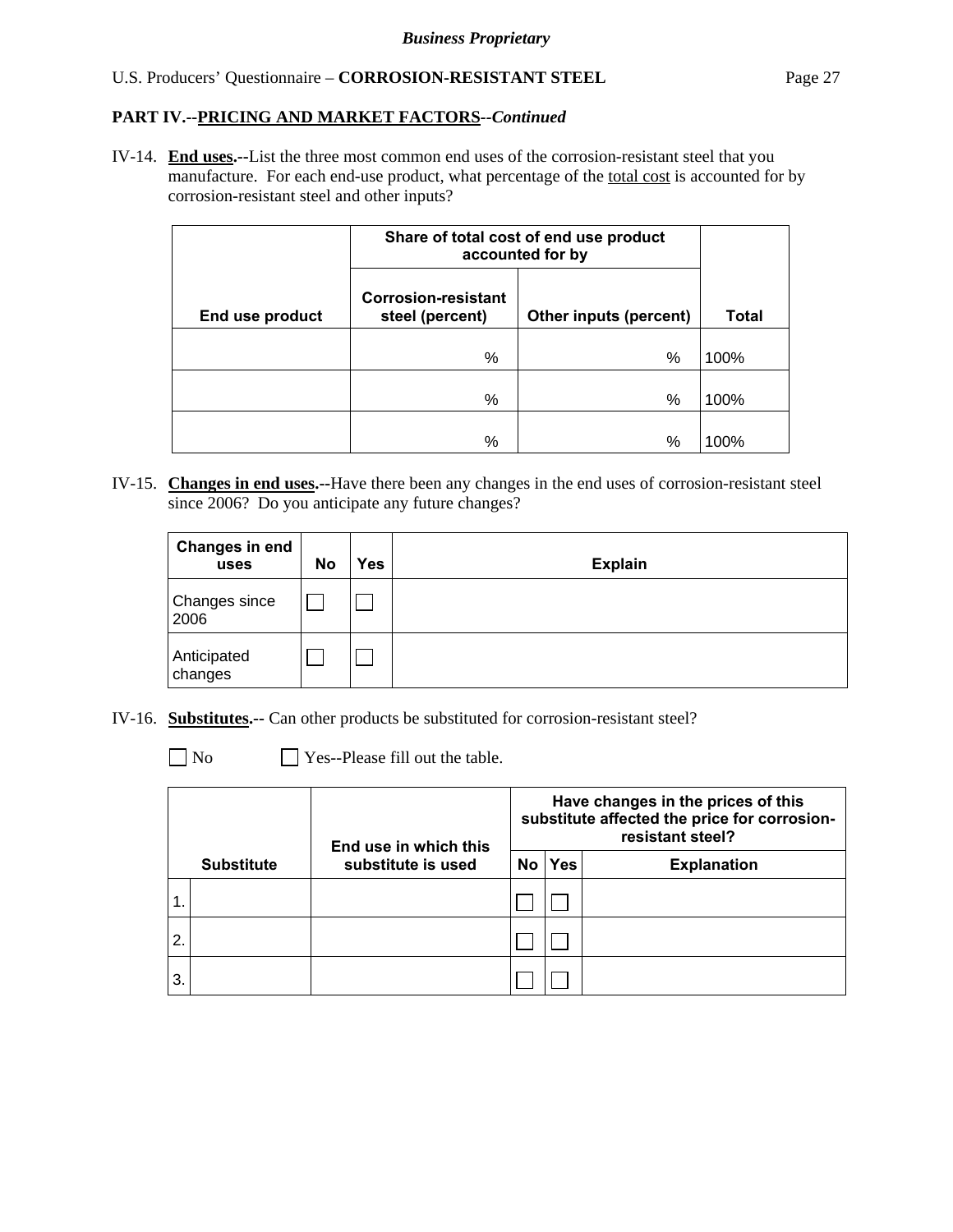#### **PART IV.--PRICING AND MARKET FACTORS***--Continued*

IV-17. **Changes in substitutes.--** Have there been any changes in the number or types of products that can be substituted for corrosion-resistant steel since 2006? Do you anticipate any future changes?

| <b>Changes in</b><br>substitutes | No | <b>Yes</b> | <b>Explain</b> |
|----------------------------------|----|------------|----------------|
| Changes since<br>2006            |    |            |                |
| Anticipated<br>changes           |    |            |                |

#### IV-18. **Raw materials.**--

l

 $\overline{a}$ 

l

(a) To what extent have changes in the prices of raw materials affected your firm's selling prices for corrosion-resistant steel since 2006?

(b) Do you anticipate changes in your raw material costs in the foreseeable future?

 $\Box$  No  $\Box$  Yes--Please explain and identify the time period(s) and factor(s) involved.

IV-19. **Changes in factors affecting supply.--**Have any changes occurred in any other factors affecting supply (e.g., changes in availability or prices of energy or labor; transportation conditions; production capacity and/or methods of production; technology; export markets; or alternative production opportunities) that affected the availability of U.S.-produced corrosion-resistant steel in the U.S. market since 2006?

 $\Box$  No  $\Box$  Yes--Please note the time period(s) of any such changes, the factors(s) involved, and the impact such changes had on your shipment volumes and prices.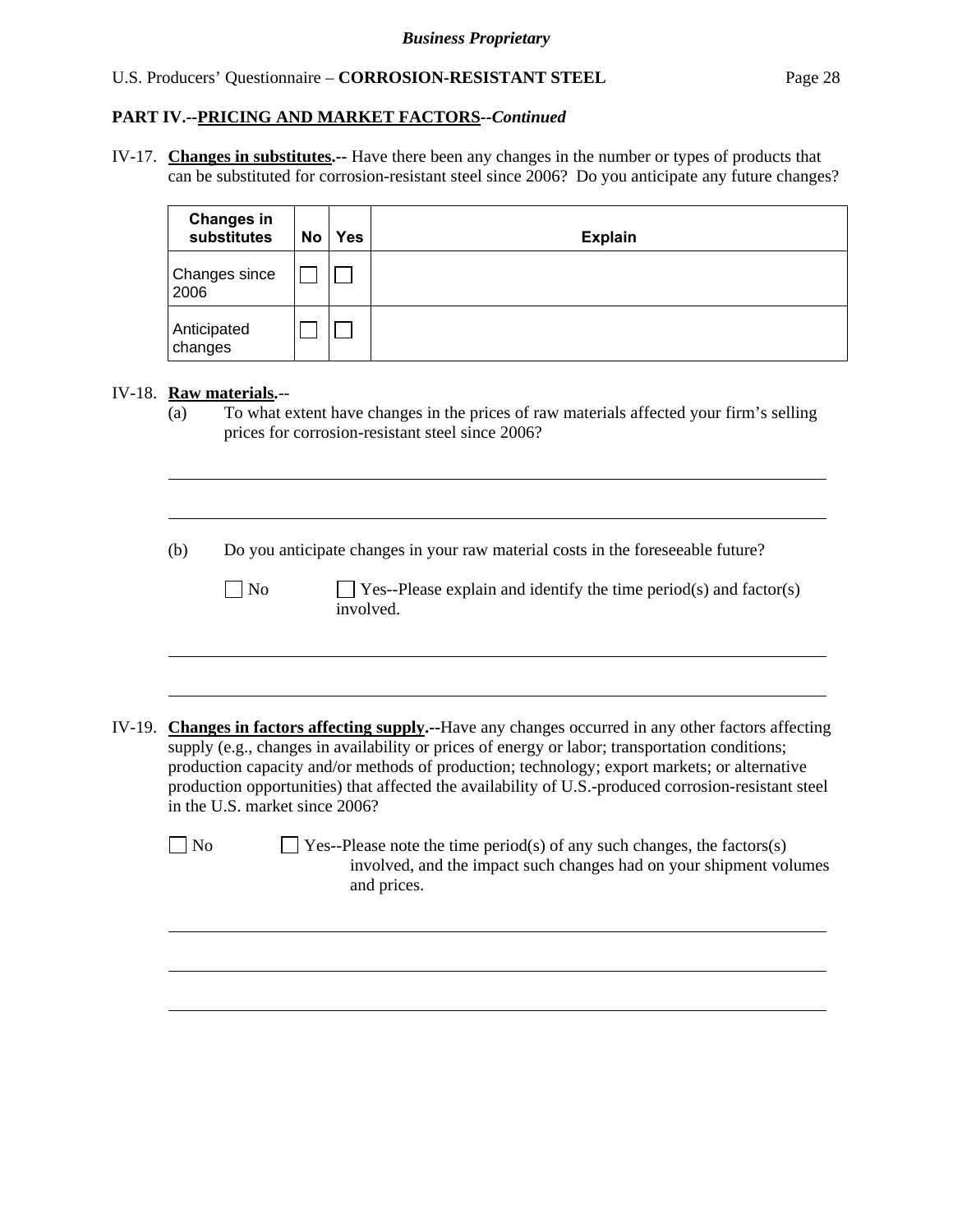# **PART IV.--PRICING AND MARKET FACTORS***--Continued*

|          | IV-20. Supply constraints.--Has your firm refused, declined, or been unable to supply corrosion-<br>resistant steel since January 1, 2006 (examples include placing customers on allocation or<br>"controlled order entry," declining to accept new customers or renew existing customers,<br>delivering less than the quantity promised, been unable to meet timely shipment commitments,<br>$etc.$ )? |                                                                                                                                                                                              |  |  |  |  |  |  |
|----------|---------------------------------------------------------------------------------------------------------------------------------------------------------------------------------------------------------------------------------------------------------------------------------------------------------------------------------------------------------------------------------------------------------|----------------------------------------------------------------------------------------------------------------------------------------------------------------------------------------------|--|--|--|--|--|--|
|          | N <sub>o</sub>                                                                                                                                                                                                                                                                                                                                                                                          | Yes-- Please identify the time frame in which this occurred, the specific<br>products involved, and the circumstances in which you were not able to<br>supply the products.                  |  |  |  |  |  |  |
|          |                                                                                                                                                                                                                                                                                                                                                                                                         | IV-21. Availability of supply (U.S.-produced).--                                                                                                                                             |  |  |  |  |  |  |
|          | (a)                                                                                                                                                                                                                                                                                                                                                                                                     | Do you anticipate any changes in terms of the availability of U.S.-produced corrosion-<br>resistant steel in the U.S. market in the future?                                                  |  |  |  |  |  |  |
|          |                                                                                                                                                                                                                                                                                                                                                                                                         | No change<br>Increase<br>Decrease                                                                                                                                                            |  |  |  |  |  |  |
|          | (b)                                                                                                                                                                                                                                                                                                                                                                                                     | If you anticipate changes in supply, please explain.                                                                                                                                         |  |  |  |  |  |  |
| $IV-22.$ |                                                                                                                                                                                                                                                                                                                                                                                                         | Availability of supply (nonsubject).--Has the availability of NONSUBJECT corrosion-resistant<br>steel (i.e., corrosion-resistant steel imported from countries other than Germany and Korea) |  |  |  |  |  |  |
|          | $\sqrt{\phantom{a}}$ No                                                                                                                                                                                                                                                                                                                                                                                 | changed since 2006?<br>Yes--Please explain.                                                                                                                                                  |  |  |  |  |  |  |
|          |                                                                                                                                                                                                                                                                                                                                                                                                         |                                                                                                                                                                                              |  |  |  |  |  |  |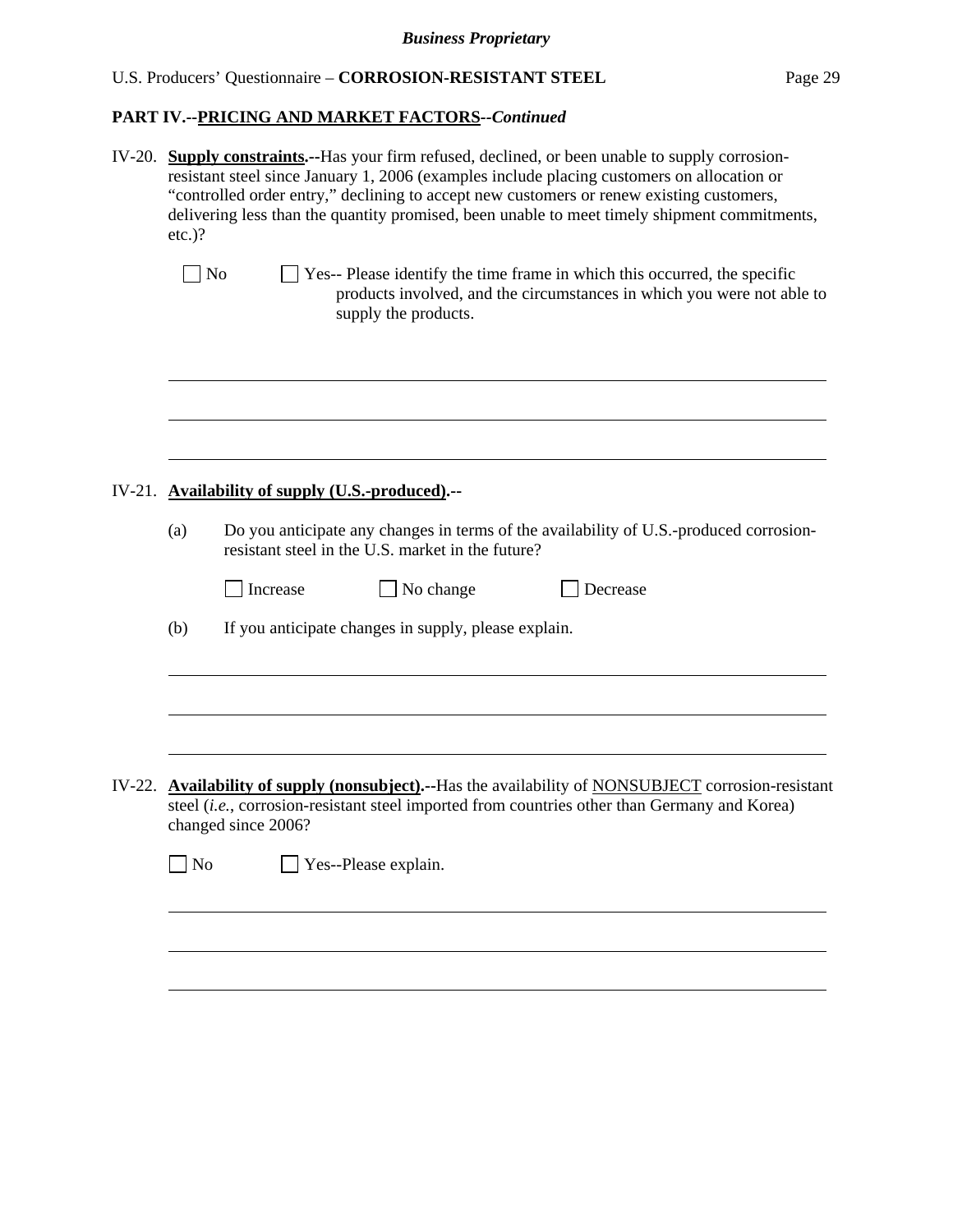# **PART IV.--PRICING AND MARKET FACTORS***--Continued*

l

IV-23. **Export constraints.--**Describe how easily your firm can shift its sales of corrosion-resistant steel between the U.S. market and alternative country markets. In your discussion, please describe any contracts, other sales arrangements, or other constraints that would prevent or retard your firm from shifting corrosion-resistant steel between the U.S. and alternative country markets within a 12-month period.

IV-24. **Product changes.--** Have there been any significant changes in the product range, product mix, or marketing of corrosion-resistant steel since 2006? Do you anticipate any future changes?

| <b>Changes in</b><br>product range,<br>product mix, or<br>marketing | No | <b>Yes</b> | <b>Explain</b> |
|---------------------------------------------------------------------|----|------------|----------------|
| Changes since<br>2006                                               |    |            |                |
| Anticipated<br>changes                                              |    |            |                |

IV-25. **Demand trends.--** Indicate how demand within the United States and outside of the United States (if known) for corrosion-resistant steel has changed since January 1, 2006, and how you anticipate demand will change in the future (through 2014). Describe the principal factors that have affected, and that you anticipate will affect, these changes in demand. Please also provide reasons why you think these factors will affect demand in the future.

| <b>Market</b>                                 | <b>Increase</b>          | <b>No</b><br>change | <b>Decrease</b> | <b>Fluctuate</b>          | <b>Factors/Reasons</b> |  |  |  |  |
|-----------------------------------------------|--------------------------|---------------------|-----------------|---------------------------|------------------------|--|--|--|--|
|                                               | <b>Demand since 2006</b> |                     |                 |                           |                        |  |  |  |  |
| <b>Within</b><br>the United<br><b>States</b>  |                          |                     |                 |                           |                        |  |  |  |  |
| <b>Outside</b><br>the United<br><b>States</b> |                          |                     |                 |                           |                        |  |  |  |  |
|                                               |                          |                     |                 | Anticipated future demand |                        |  |  |  |  |
| <b>Within</b><br>the United<br><b>States</b>  |                          |                     |                 |                           |                        |  |  |  |  |
| <b>Outside</b><br>the United<br><b>States</b> |                          |                     |                 |                           |                        |  |  |  |  |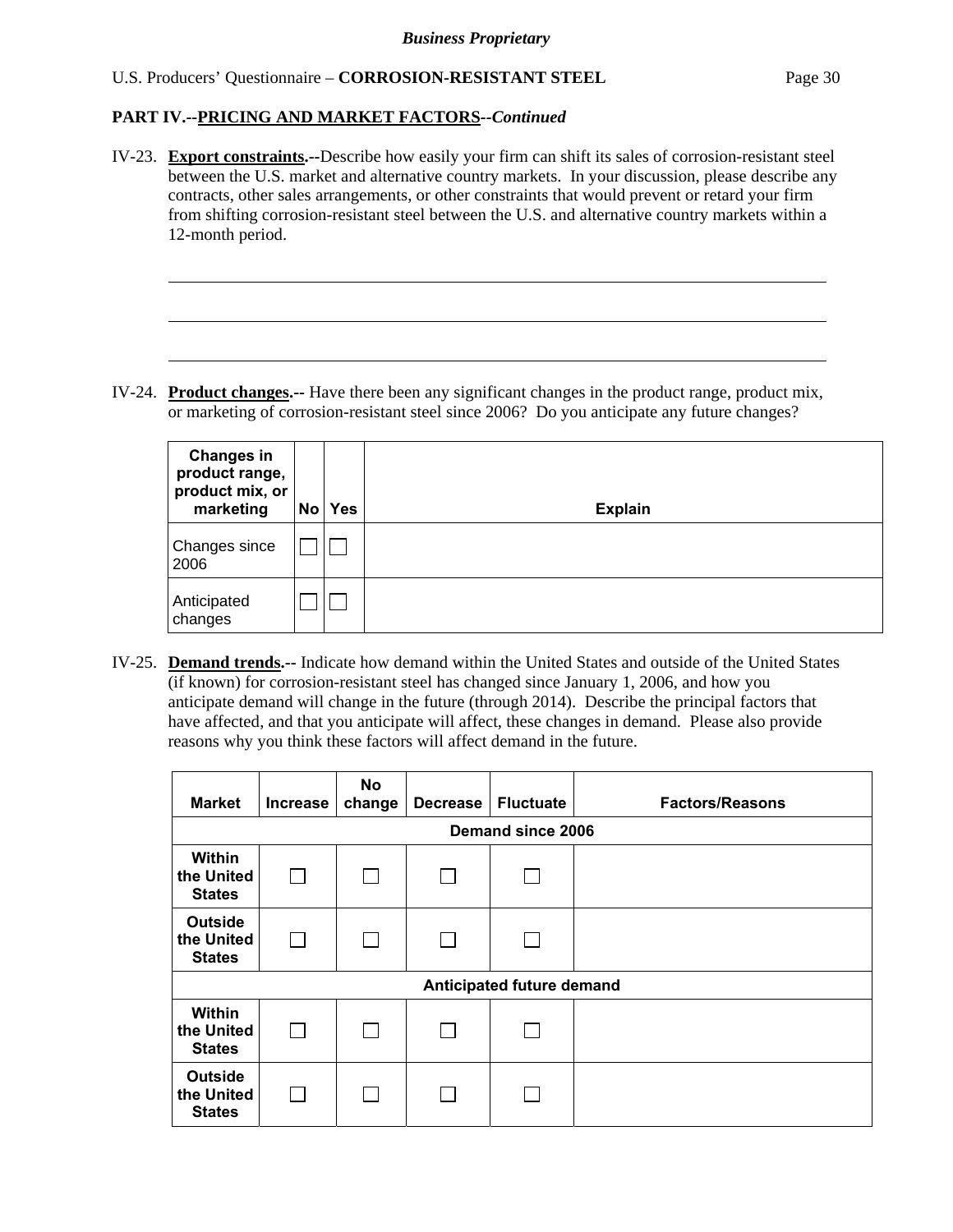#### IV-26. **Conditions of competition.--**

l

(a) Is the corrosion-resistant steel market subject to business cycles or conditions of competition (including seasonal business) distinctive to corrosion-resistant steel?  $\Box$  No (skip to question IV-27.)  $\Box$  Yes-- Please describe and then answer part (b).  $\overline{a}$  (b) If yes, have there been any changes in the business cycles or conditions of competition for corrosion-resistant steel since January 1, 2006?  $\neg$  No  $\neg$  Yes-- Please describe.  $\overline{a}$ IV-27. **Price comparisons.--**Please compare market prices of corrosion-resistant steel in U.S. and non-U.S. markets, if known. Provide specific information as to time periods and regions for any price comparisons. l IV-28. **Market studies and business plans.--**Please provide as a separate attachment to this request any business plans or internal documents from your firm, and studies, surveys, etc. that you are aware of that quantify and/or otherwise discuss corrosion-resistant steel supply (including production capacity and capacity utilization) and demand in (1) the United States, (2) each of the other major producing/consuming countries, including Germany and Korea, and (3) the world as a whole. Of particular interest is such data from 2006 to the present and forecasts for the future. IV-29. **Barriers to trade.--**Are your exports of corrosion-resistant steel subject to any tariff or non-tariff barriers to trade in other countries?

 $\Box$  No  $\Box$  Yes--Please list the countries and describe any such barriers and any significant changes in such barriers that have occurred since 2006, or that are expected to occur in the future.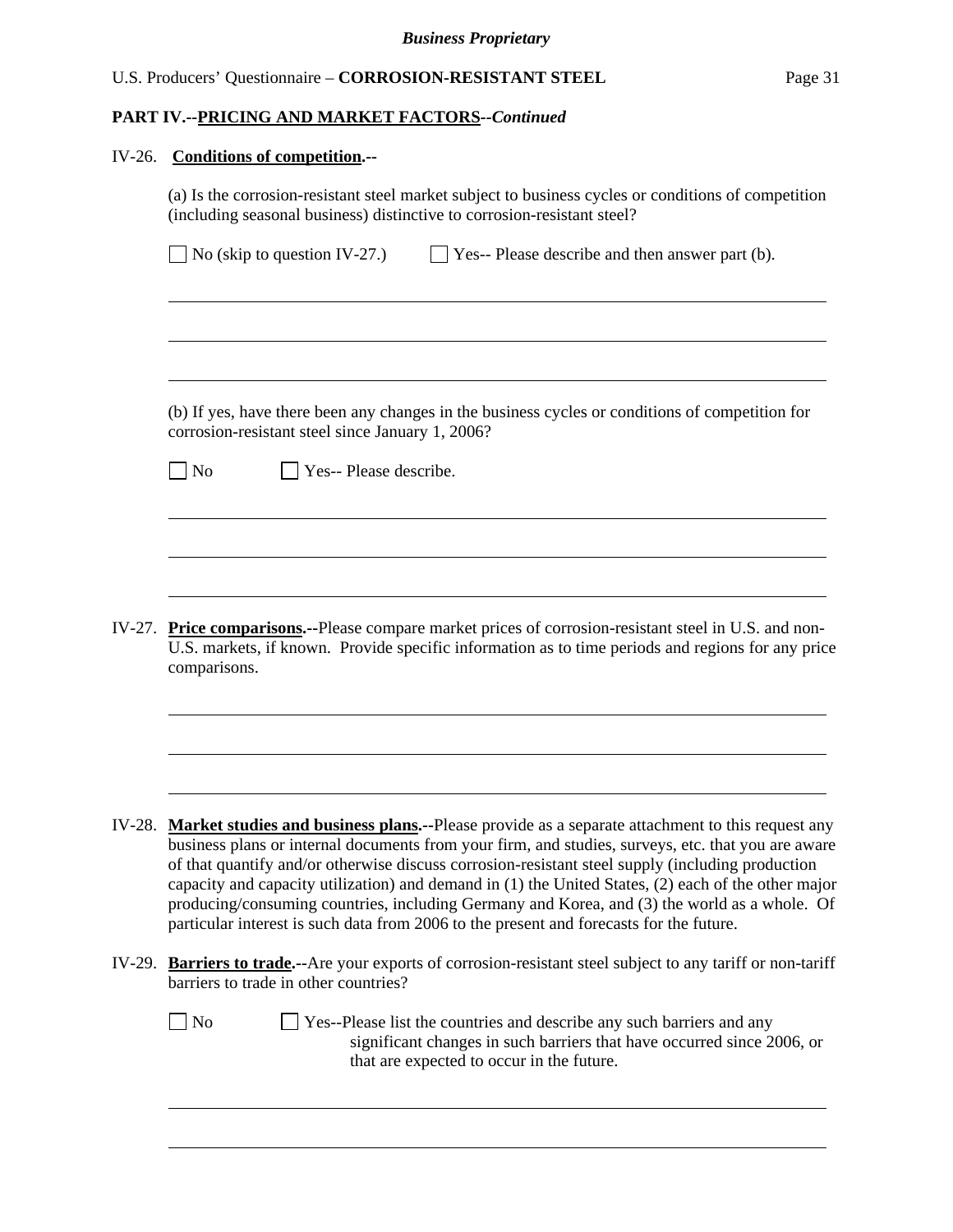IV-30. **Interchangeability.--**Is corrosion-resistant steel produced in the United States and in other countries interchangeable (*i.e.*, can they physically be used in the same applications)?

Please indicate A, F, S, N, or 0 in the table below:

- A = the products from a specified country-pair are *always* interchangeable
- $F =$  the products are *frequently* interchangeable
- S = the products are *sometimes* interchangeable
- $N =$  the products are *never* interchangeable
- $0 = no$  *familiarity* with products from a specified country-pair

| Country-pair         | Germany                                                                                                                                                                        | Korea | Other countries |
|----------------------|--------------------------------------------------------------------------------------------------------------------------------------------------------------------------------|-------|-----------------|
| <b>United States</b> |                                                                                                                                                                                |       |                 |
| Germany              |                                                                                                                                                                                |       |                 |
| Korea                |                                                                                                                                                                                |       |                 |
|                      | For any country-pair producing corrosion-resistant steel that is sometimes or never<br>interchangeable, please explain the factors that limit or preclude interchangeable use: |       |                 |